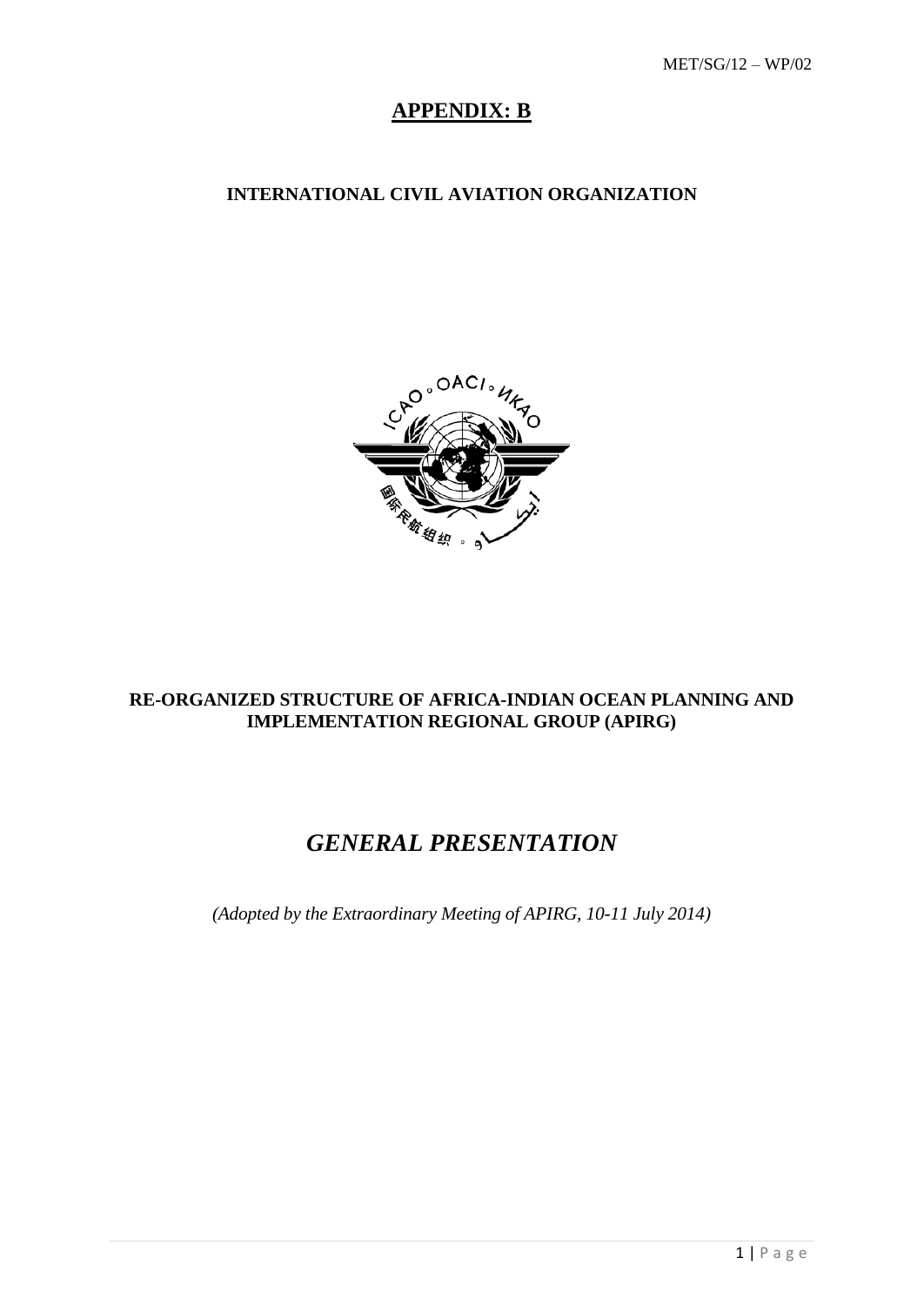# **TABLE OF CONTENTS**

|  | 5. COMPOSITION OF THE CONTRIBUTORY BODIES  13 |  |
|--|-----------------------------------------------|--|
|  |                                               |  |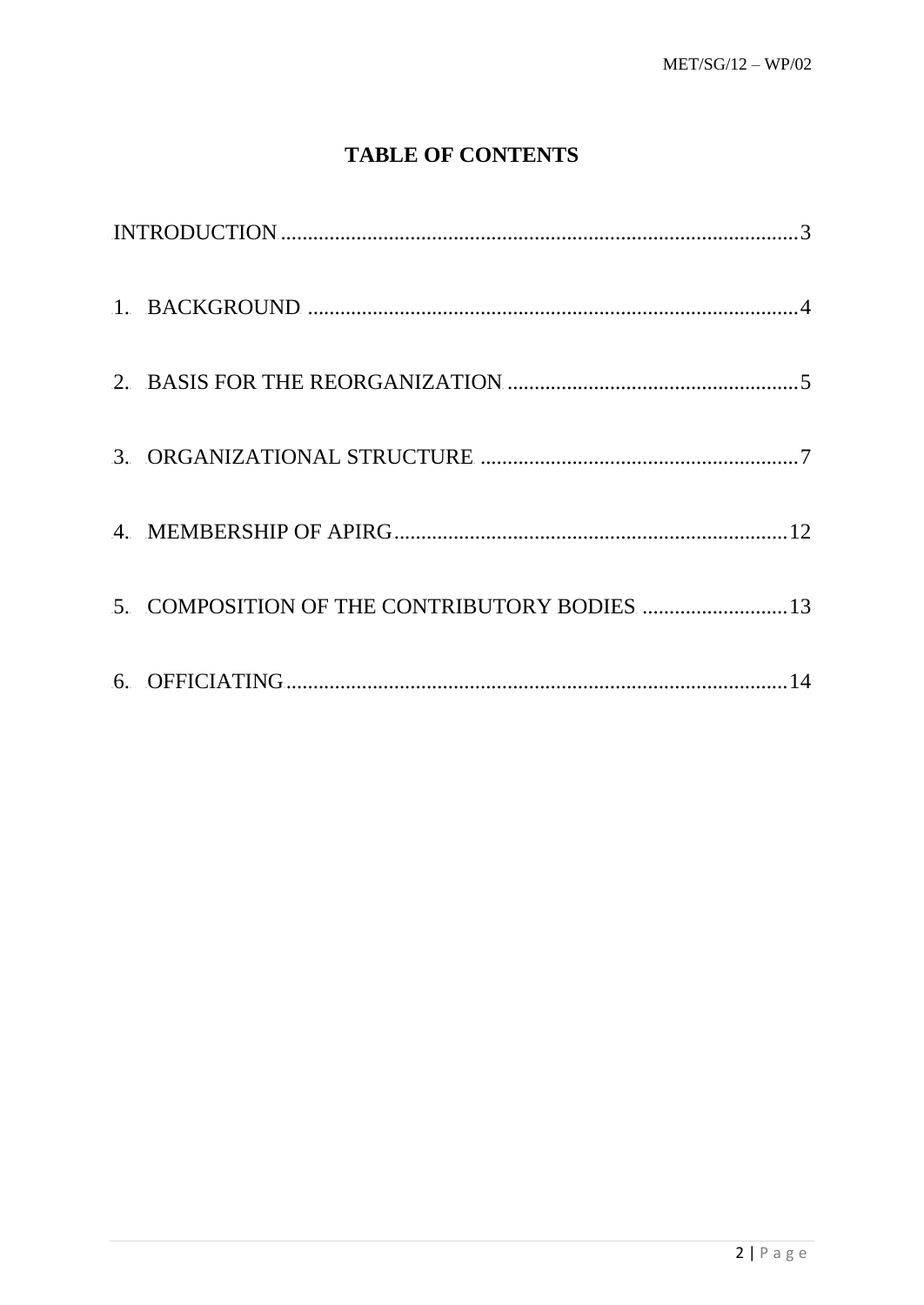MET/SG/12 – WP/02

#### **INTRODUCTION**

### <span id="page-2-0"></span>**Implications for the Planning and Implementation Regional Groups (PIRGs) under the Fourth Edition of the ICAO Global Air Navigation Plan (GANP, Doc 9750)**

 The Twelfth Air Navigation Conference (AN-Conf/12, Montreal, 19-30 November 2012) adopted a revised Edition of the Global Air Navigation Plan (GANP, Doc 9750), which introduces the ICAO Aviation System Block Upgrades (ASBU) Methodology complemented by the Technology Roadmaps for Communications, Navigation and Surveillance (CNS), Information Management (IM) and Avionics.

 The ICAO Planning and Implementation Regional Groups (PIRGs) are in the process of adopting the ASBU Modules through regional agreements. In so doing, PIRGs should ensure that all required supporting procedures, regulatory approvals and training capabilities are set in place. These supporting requirements need to be reflected in electronic regional Air Navigation Plans (eANPs) developed by the PIRGs, ensuring strategic transparency, coordinated progress and certainty of investment.

 In order to support States' efforts, the development of business cases for any operational benefit will be facilitated with the detailed information available in the Global Plan's technology roadmaps and ASBU Module descriptions.

PIRGs function primarily on the basis of regular consultations with States and industry to align the specific measures and initiatives that they integrate into Regional Air Navigation Plans.

PIRGs are additionally responsible under the performance framework for coordinating reporting from States and industry that feed into later analysis activities, the annual Air Navigation Capacity and Efficiency Report, and any required tactical work Programme revisions.

Performance reviews are to be conducted via annual reports that will be developed by each ICAO Regional Office/PIRG in collaboration with local industry stakeholders. These are to be supported by data submitted by States with respect to Block Upgrade Modules' metrics.

As a result, the structure of APIRG and its working methods have been revised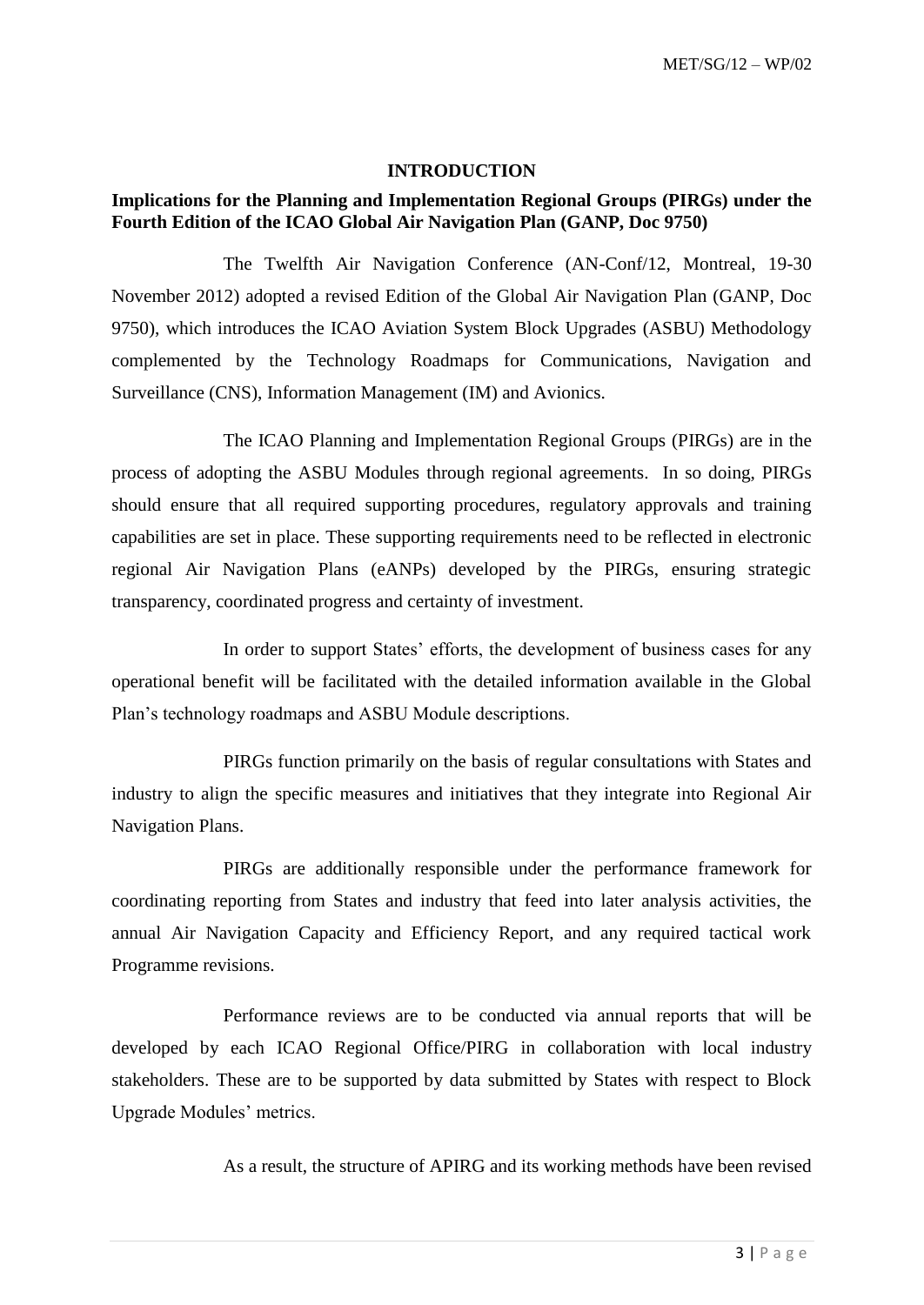to rationalize the contributory bodies of the Group away from technologies and toward operational performance, and to effectively address the annual reporting schedule.

#### <span id="page-3-0"></span>**1. BACKGROUND**

#### *Council Decision*

1.1 In its Report (**C-WP/13135**) of March 2008, the Air Navigation Commission noted that while implementation is the responsibility of States, PIRGs could play a significant role in supporting the implementation of SARPs. The 183<sup>rd</sup> Session of the Council agreed (C-**DEC 183/9**) to retain for the time being the Terms of Reference of the PIRGs, except that of APIRG and GREPECAS were to be amended to exclude security matters. In addition, membership of the PIRGs was expanded to include all Contracting States who are service providers in an air navigation region.

#### *Special AFI RAN Meeting*

1.2 Taking into account the Council action on the Commission's report, the Special AFI RAN Meeting (Durban, South Africa, 24-29 November 2008), recognized the need to have a clearly defined strategy to implement ATM systems as well as the need to align work programmes of the States, Regions and ICAO Headquarters. The SP AFI RAN 2008 agreed that APIRG should review its structure to determine if changes would be beneficial in light of the performance-based approach to air navigation planning being proposed. It also felt that the structure and organization of regional air navigation plans (ANPs) should be reviewed on a global basis with a view to aligning the regional ANPs with the Global Air Navigation Plan and the performance-based approach to planning. It therefore, adopted the following Recommendations:

#### *Recommendation 6/4 – Re-organization of APIRG*

*That APIRG review its working methods and organization and consider making adjustments to better support the ICAO performance framework in its planning and implementation activities.*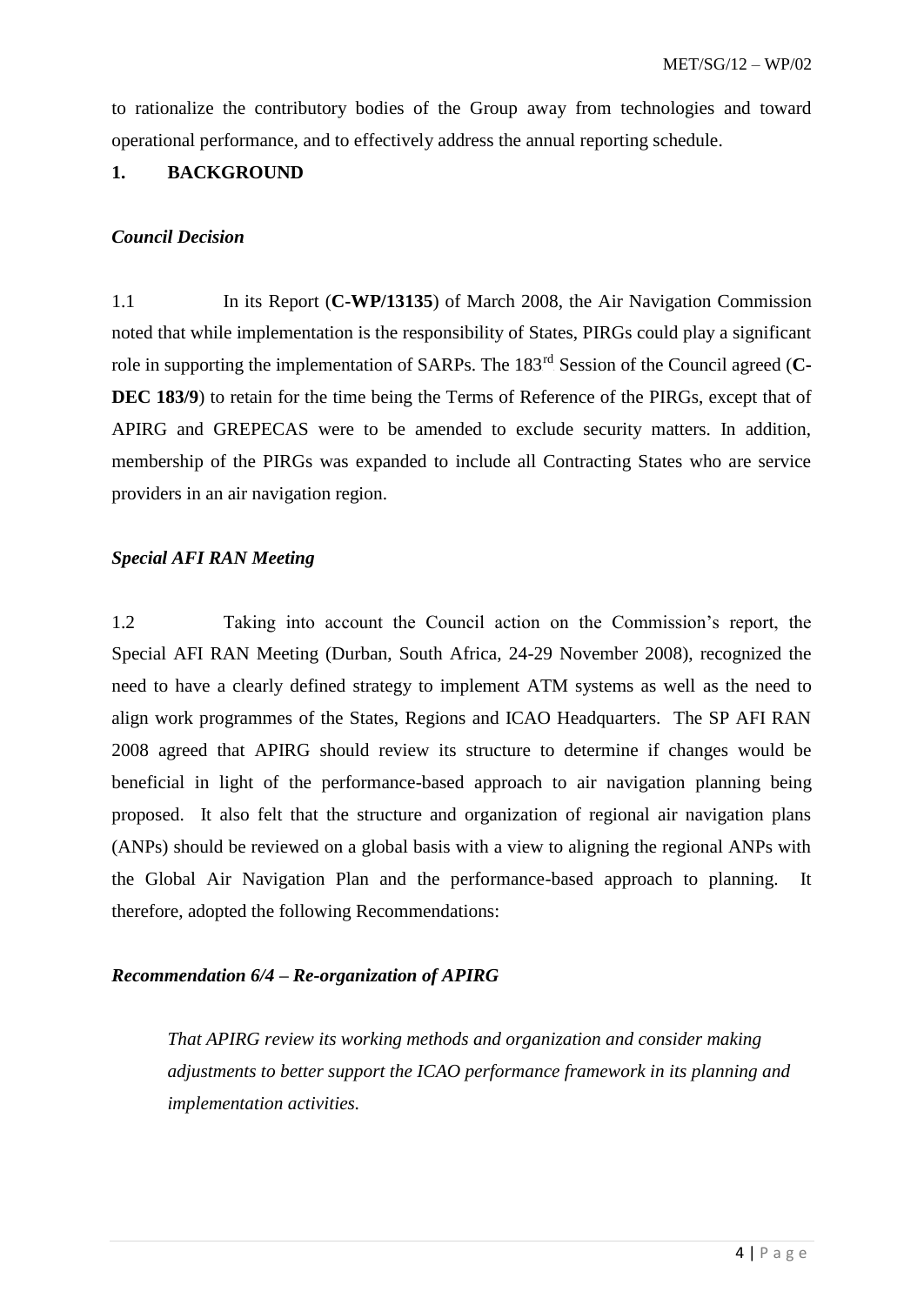### *APIRG Decision*

1.3 At its Nineteenth meeting which was held in Dakar, Senegal from 28 to 31 October 2013, APIRG recalled that the ICAO Special Regional Air Navigation Meeting (SP AFI RAN 2008) adopted a performance-based approach to regional and national air navigation planning in the AFI Region, aligned with the Global Air Navigation Plan (Doc 9750, GANP). The Group agreed that the performance-based approach adopted by the ICAO SP AFI RAN 2008 meeting applies to the AFI Regional Air Navigation System Implementation Plan aligned with the ASBU Methodology, as adopted by APIRG/19 Meeting under its Conclusion 19/06. It also agreed that within the ASBU framework, due consideration should be given to planning, implementation, monitoring and reporting aspects, and that a Project based approach for ASBUs should be applied to APIRG Subgroups/Task Forces (Decision 19/48).

### <span id="page-4-0"></span>**2. BASIS FOR THE REORGANIZATION**

2.1 The basis for the approach in the re-organization within APIRG is the Fourth Edition of the Global Air Navigation Plan (GANP (Doc 9750)) which seeks to enable the ICAO ATM system envisioned in the Global ATM Operational Concept (GATMOC (Doc 9854)). While building on its previous editions, the Fourth Edition of Doc 9750, which was endorsed by the Twelfth Air Navigation Conference (AN Conf/12) in November 2012, introduces the Aviation System Block Upgrades (ASBUs) Methodology, as illustrated in Figure 1 in this document. Doc 9750 4th Ed. also introduces Technology Roadmaps which complement the ASBU modules by providing timelines for the technology that will support the Communications, Navigation and Surveillance (CNS), Information Management (IM) and avionics requirements of the global Air Navigation system.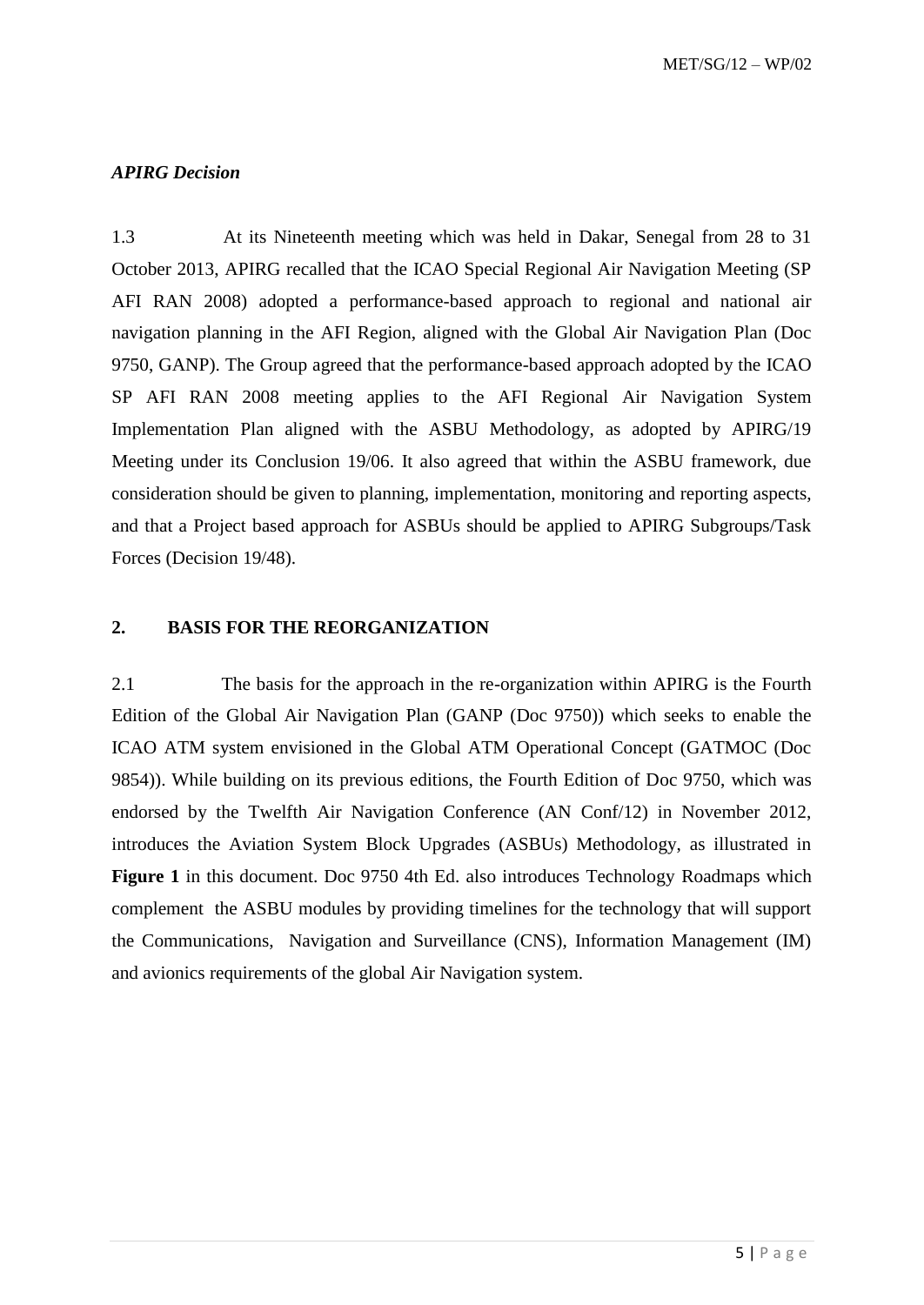

*Figure 1: Illustration of Aviation System Block Upgrades Block 0 Modules*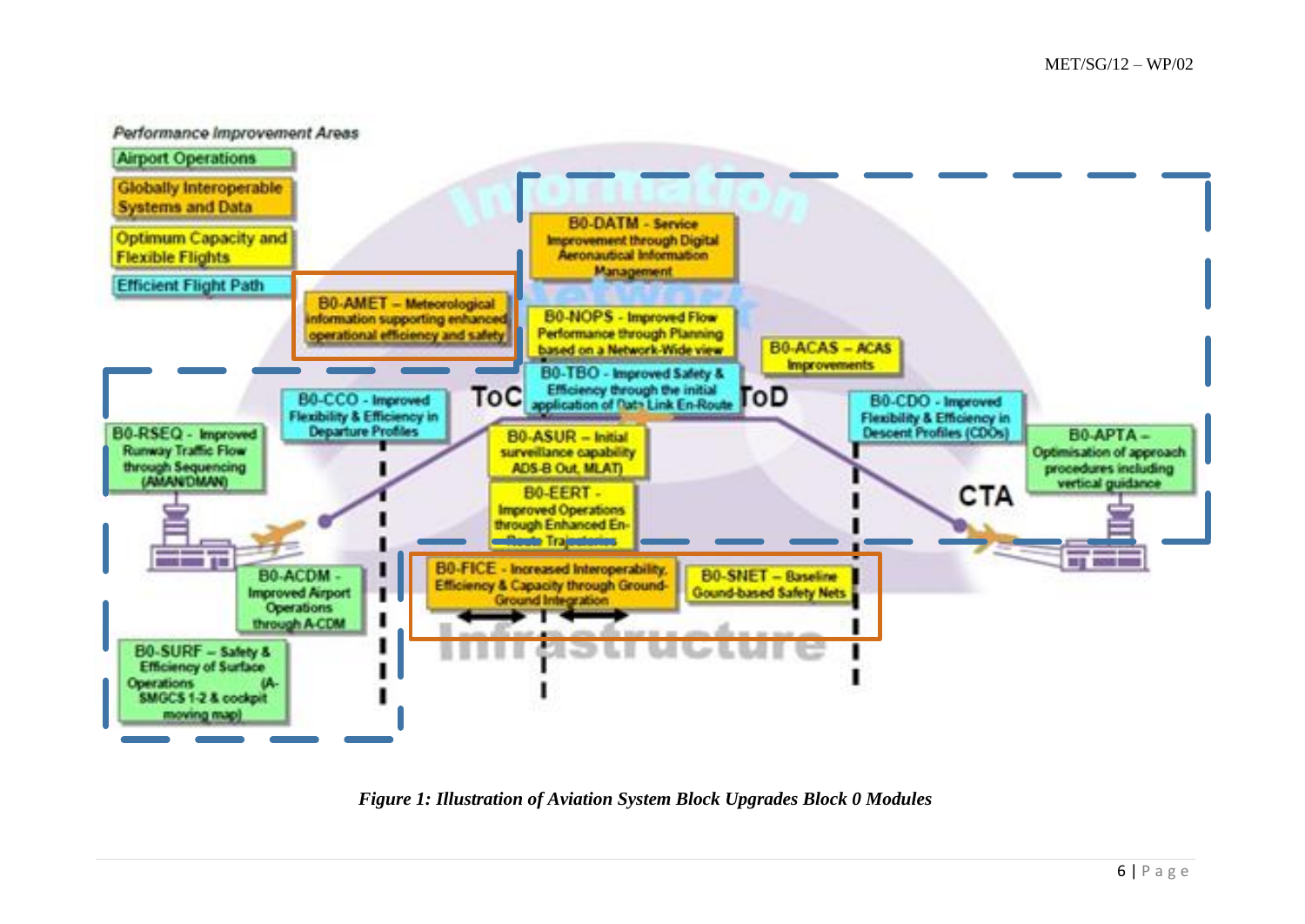## <span id="page-6-0"></span>**3. ORGANIZATIONAL STRUCTURE**

3.1 The new organizational structure of the APIRG seeks, amongst others, to achieve the following:

- a) reduction in the total number of contributory bodies and associated resource requirements
- b) synergies required in implementing the ASBUs,
- c) harmonization in the work volumes between the Sub-Groups.

Figure 2 below shows the new organizational structure of the Group as adopted by the Extraordinary Meeting of APIRG, 10-11 July 2014.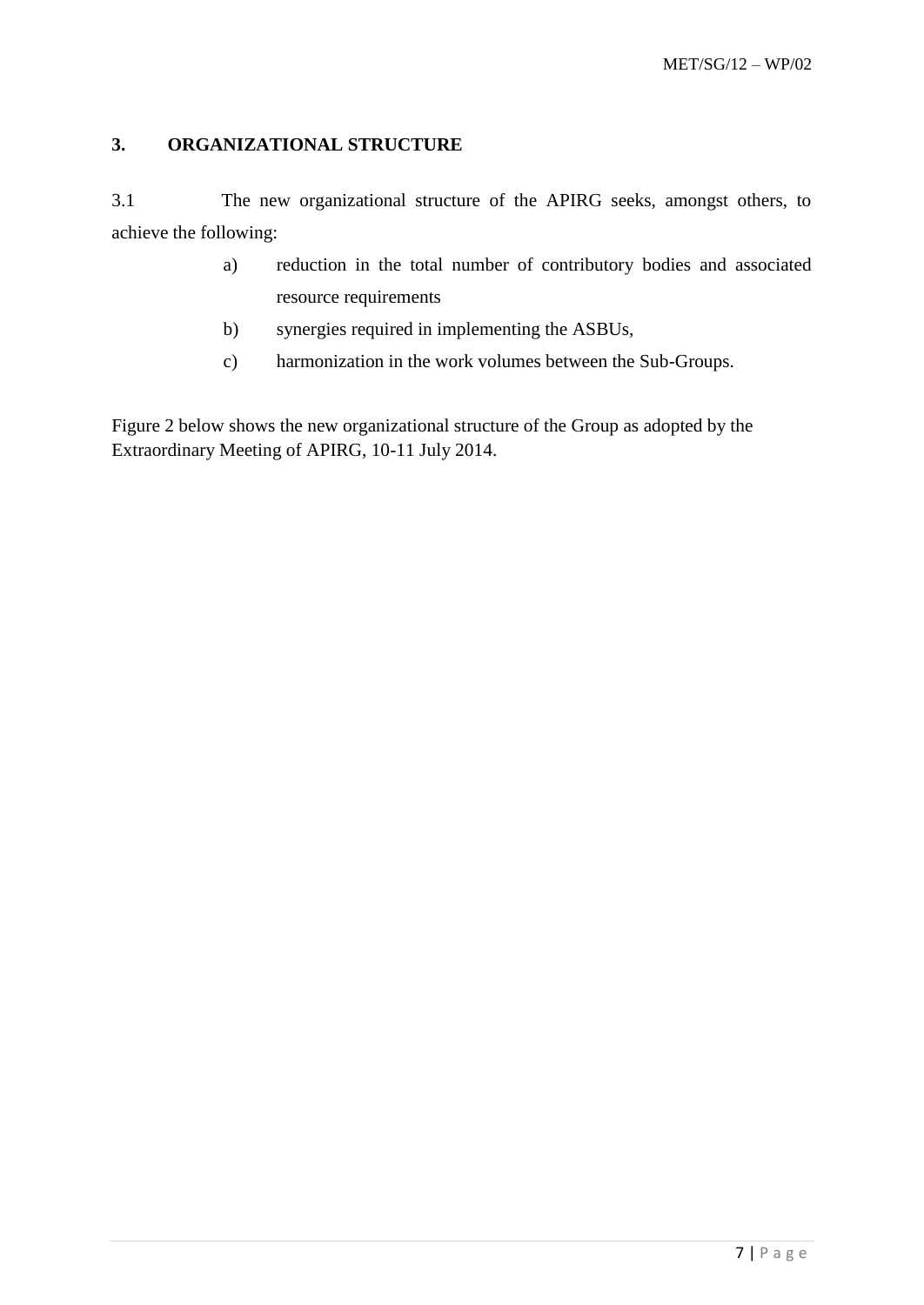#### <sup>U</sup>**Figure 2: APIRG ORGANIZATIONAL STRUCTURE**

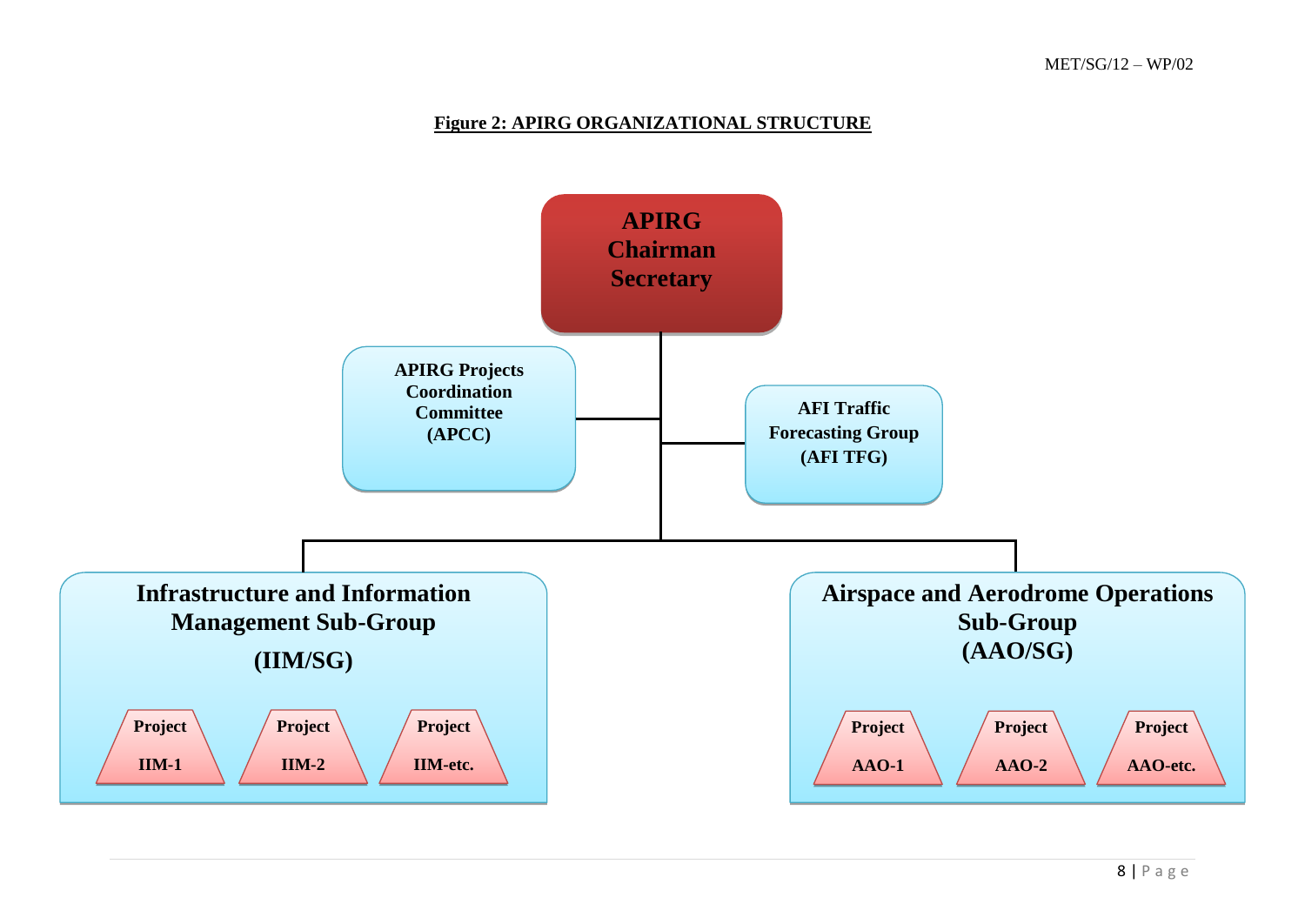#### **3.2 APIRG Projects Coordination Committee (APCC)**

3.2.1 The APIRG Projects Coordination Committee (**APCC**) composed of the Chairperson and Vice-Chairpersons of APIRG, the Secretary of APIRG, elected Officials of the Sub-Groups and Secretaries of Sub-Groups is proposed to undertake a task that has hitherto been a challenge. In this regard it will be noted that since its establishment, APIRG membership has increased progressively, from 14 members in the 1980s to 50 members in 2013. Over the same period, the time available for the APIRG plenary meetings has reduced from more than seven working days to about three working days. It is evidently no longer practical for APIRG plenary meetings to cover as much detail in its agenda as it could on its inception, and with the same effectiveness. In addition, the introduction of performance based approach to planning and implementation entails precision which requires further attention to details.

3.2.2 Nominally, the Secretariat has been and will continue to be responsible for facilitating coordination between the various structural components and activities of APIRG as well as between activities within the framework of APIRG, the Regional Offices, various organs of ICAO, and the industry. Notwithstanding, it has become increasingly important for the coordination process within APIRG to be enhanced and for States to have a more active role in it.

3.2.3 In view of the above, the objective of the APCC is to adjudicate the work of the SGs, monitor progression (life) of projects, propose road maps and implementation strategies, coordinate implementation across the SGs, and facilitate coordination (*through its Secretary*) with the RASG-AFI (see note below), other Regional bodies and industry groups. Detailed review of planning and implementation activities is carried out at this level. The Committee shall facilitate prioritization including determination of material that has matured sufficiently for consideration and adoption of conclusions and decisions by APIRG.

#### *Note:*

*In the establishment of RASGs, the Council identified the need for coordination between the PIRGs and RASGs on safety issues and accordingly decided on the reflection of this requirement in the TOR of both Groups. The activities of both Groups are carried continuously in interim periods between their meetings.*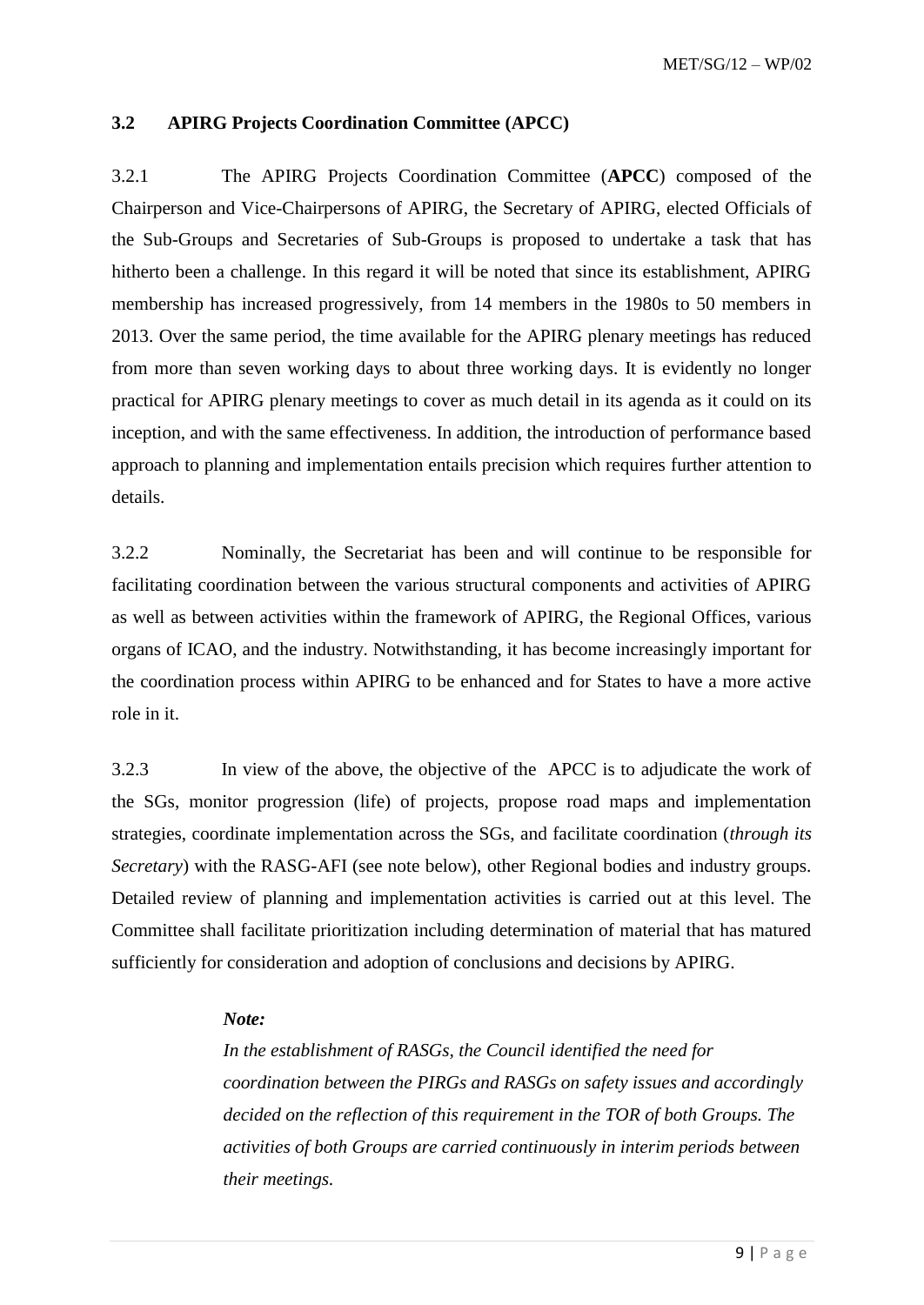## 3.2.4 Detailed terms of reference of the APCC are at **Appendix D.**

#### **3.3 Sub-Groups**

3.3.1 The Sub-Groups have been reduced from four to two. It is notable that while the approach of having a Sub-Group for every technical area of air navigation is effective in supporting focus, it entails a 'silo' effect which does not support coordination.

3.3.2 The proposed reduced number of Sub-Groups has, to the extent practical, taken into consideration implementation of the Global Air Navigation Plan (Doc 9750 Ed. 4) under the ASBUs methodology.

## *Airspace and Aerodrome Operations Sub-Group (AAO/SG)*

3.3.3 Historically, the Aerodrome Operations Planning (AOP) Sub-Group has functioned singly, without formal coordination arrangements with other Sub-Groups. However, the effective implementation of ASBUs Modules requires close coordination between various areas of ANS and AGA. This is particularly highlighted under the ASBUs Performance Improvement Area (PIA) 1 (Airport Operations) Modules and three Modules from PIA 4 (Efficient Flight Paths).

#### 3.3.4 The terms of reference of the **AAO/SG** are at **Appendix E.**

#### *Infrastructure and Information Management Sub-Group (IIM/SG)*

3.3.5 The concept of providing digital information to automated ATM and airborne systems was identified many years ago, and so is the requirement for quality assurance without which the information conveyed by AIM and the MET products and services would have unacceptable levels of safety risks.

3.3.6 PIA 2 (Globally Interoperable Systems and Data) focuses on the role of Digital processing and management of aeronautical information, meteorological information and the data link support of communication between air traffic services units (ATSUs). In addition, this grouping is in alignment with the Technology Roadmap in the GANP (Doc 9750). It will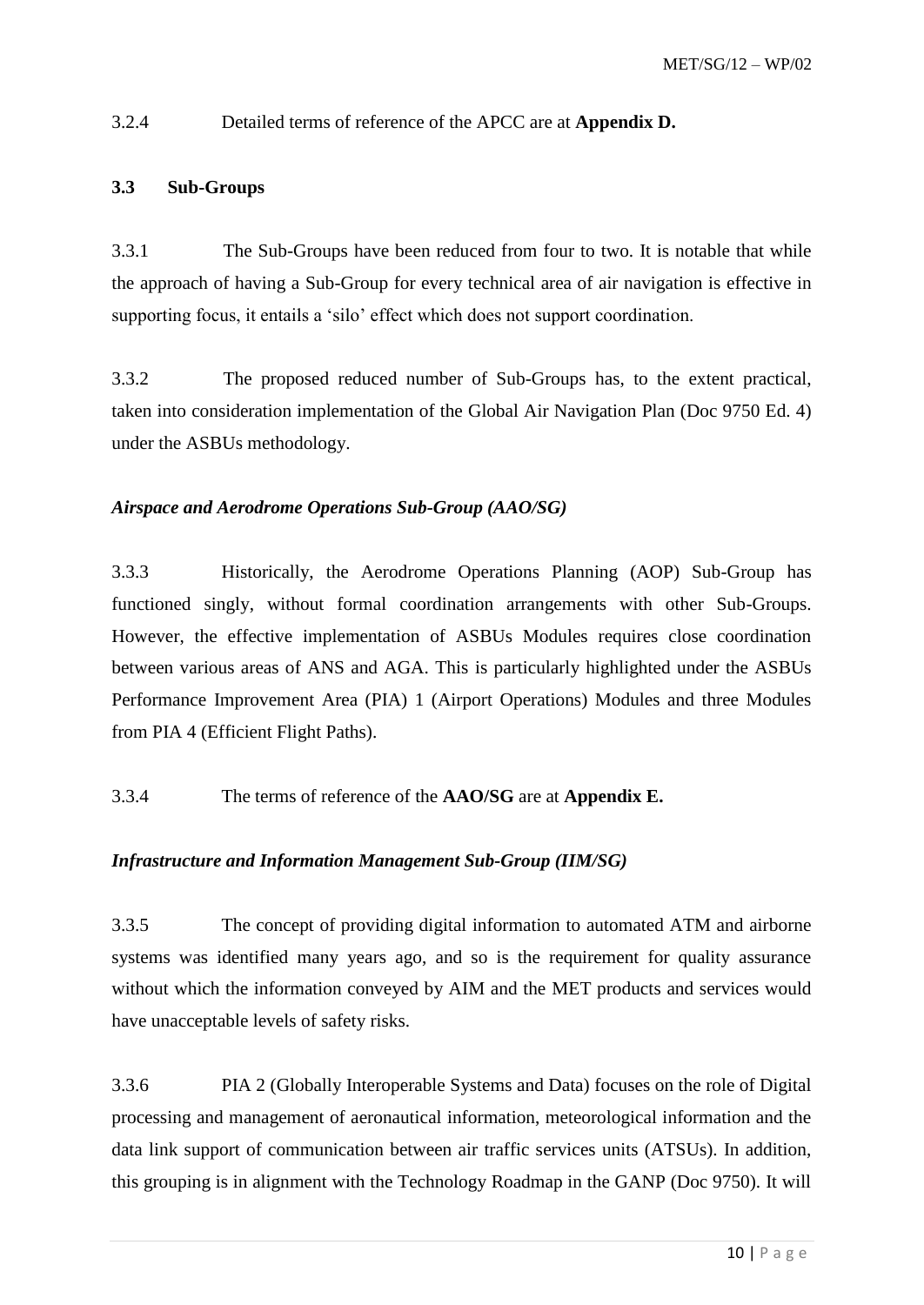be noted that CNS related ASBU modules are also in other PIAs. However, that does not necessarily support the splitting of the CNS field over the several Sub-Groups, nor does it necessarily support the establishment of a CNS Sub-Group, as other technical areas are also involved in the Modules affecting CNS. Accordingly, taking into consideration other aspects in grouping, the CNS discipline is proposed to be grouped with AIM and MET.

#### 3.3.7 The terms of reference of the **IIM/SG** are at **Appendix F.**

#### **3.4 Project Teams**

3.4.1 In order to carry out the work of the Sub-Groups, '**projects**' will be identified to be executed by '**teams**' of experts and Champions reporting to the Sub-Groups. There are no standing bodies established below the Sub-Groups.

3.4.2 The Projects will be derived from the ASBU Modules and the agreed regional performance objectives. A Project Team may carry out one or more projects.

#### *Note:*

*Where applicable, in defining the scope of projects, consideration will be given to the concept of homogeneous ATM areas or major traffic flows/routing areas as established by APIRG. In the same vein, a project involving a few FIRs may be identified in the context of addressing seamlessness of a specific area of routing.*

3.4.3 The TOR of the Project Teams will be detailed as part of the project definition.

3.4.4 It is important to note that many Projects may not necessitate physical meetings, but may carry out their tasks through electronic correspondence and other media such as teleconferences. Similarly, even in those Projects where physical meeting will be necessary, more work should be carried out through electronic media, in order to reduce the costs. (This aspect is to be highlighted in the APIRG Handbook).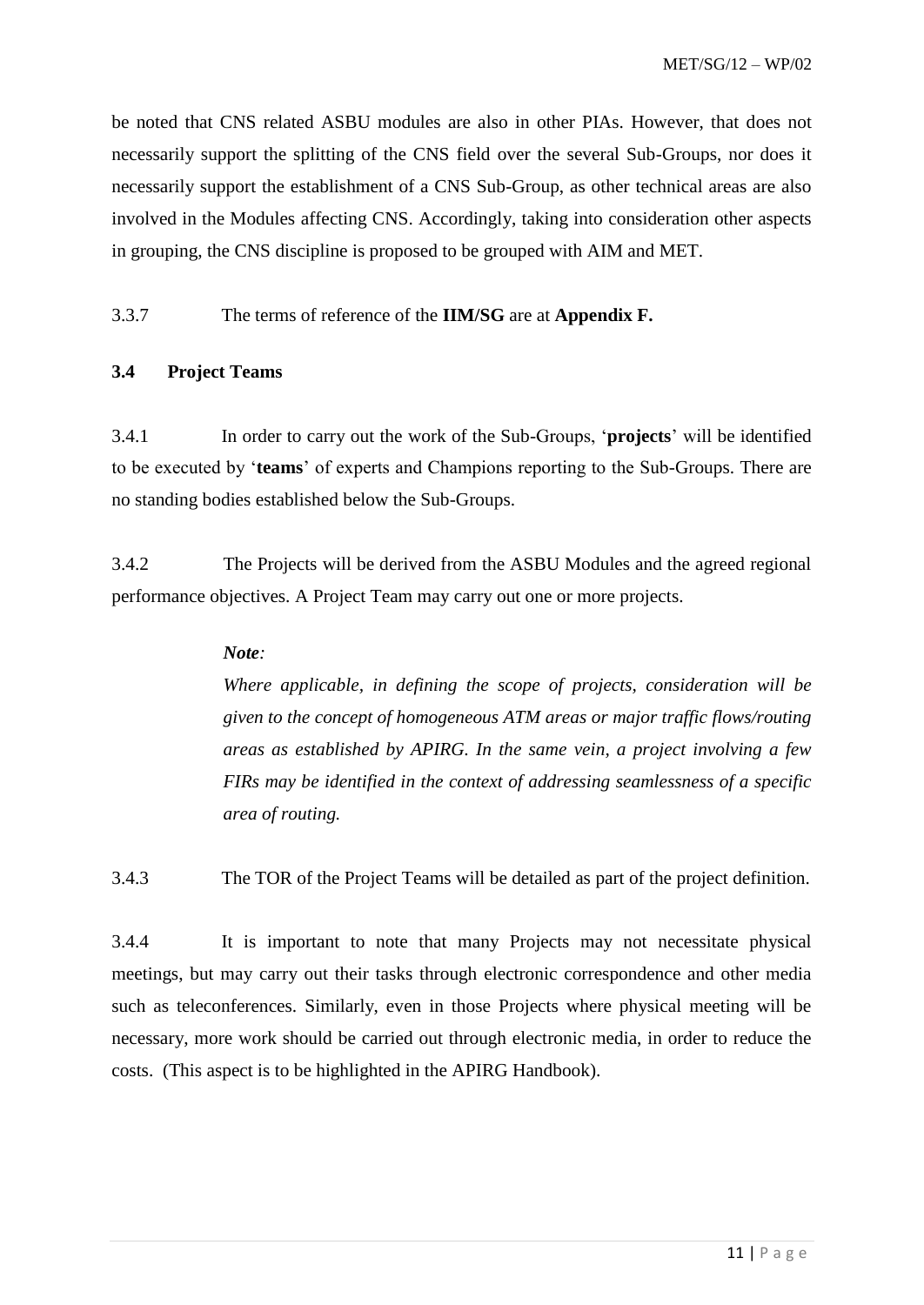3.4.5 Project Teams shall elect from among them, Project Team Coordinators (PTCs) who shall facilitate and coordinate the activities including deliberations of the Project Teams and report to the Sub-Groups.

#### **3.5 AFI Traffic Forecasting Group (AFI TFG)**

3.5.1 An AFI Traffic Forecasting Group has been retained as a body contributing to the work of APIRG, but whose function is subject to a coordinated arrangement between the Region and ICAO Headquarters.

#### <span id="page-11-0"></span>**4. MEMBERSHIP OF APIRG**

4.1 In accordance with Council Decision (**C-DEC 183/9**) of 2008, all ICAO Contracting States**,** who are service providers in the AFI air navigation region and part of the AFI ANP, are included in the membership of APIRG. Furthermore, AFI Region user States are entitled to participate in APIRG meetings as non-members. International organizations recognized by the Council are invited as necessary to attend APIRG meetings as observers.

4.2 It is important that officials and representatives of States and international organizations in APIRG, are familiar with the mandate, functions and responsibilities of APIRG, and are able to provide strategic direction to the Group. It is equally important that the officials are empowered to participate effectively in decision making processes, appreciating fully the impact thereof in national processes, including the commitment that will be expected from States. In this respect, State officials designated to represent the member States of APIRG should, ideally be at the level of officials responsible for Air Navigation or higher.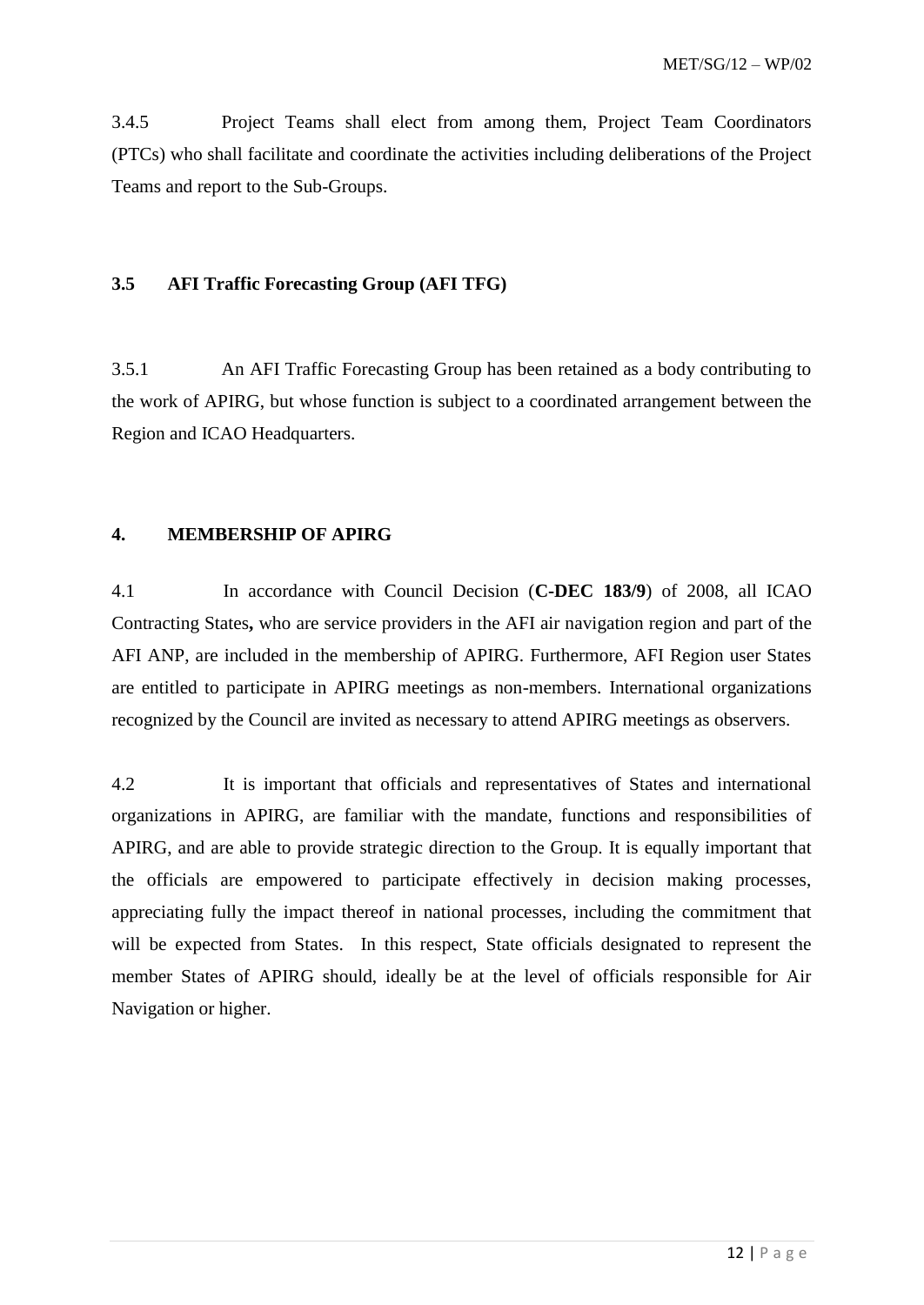#### <span id="page-12-0"></span>**5. COMPOSITION OF THE CONTRIBUTORY BODIES**

#### **APIRG Projects Coordination Committee (APCC)**

5.1 The APCC membership shall comprise the following:

- Chairman of APIRG
- First and Second Vice Chairman of APIRG
- Secretary of APIRG
- Elected officials of the Sub-Groups
- Secretaries of Sub-Groups;
- Facilitators as necessary

#### **Sub-Groups**

5.2 The LIM AFI (COM/MET/RAC) RAN meeting in 1988 agreed that the participants in APIRG contributory bodies were to be specialists in the subjects concerned and familiar with the areas under consideration. While every State that is likely to make a valid contribution shall be given an opportunity to participate. The SG shall be kept as small as possible, to facilitate efficiency on aspects such as consideration of business, cost, logistics and the application of non-formal working methods. Each Sub-Group shall be composed of a limited number of officials who are specialists in at least one of the aviation disciplines in the Sub-Group to be provided by States, whether members or not of the APIRG, international organizations and/or bodies and organizations having experience in the relevant field. The number of officials nominated into a Sub-Group will depend on the fields of expertise in the Sub-Group. International organizations with observer status in APIRG will be expected to nominate qualified representatives to participate in the Sub-Groups.

5.3 In order to facilitate focus, continuity and appropriate expertise, membership into the Sub-Groups will be by specifically named officials. States and organizations identified by APIRG will nominate specific officials, providing information on nominee's qualifications and experience (CV), in order to enable the Sub-Group to optimally take advantage of the expertise available. To facilitate continuity and the benefits thereof in the activities of specific bodies, States should minimize changes of the nominated officials,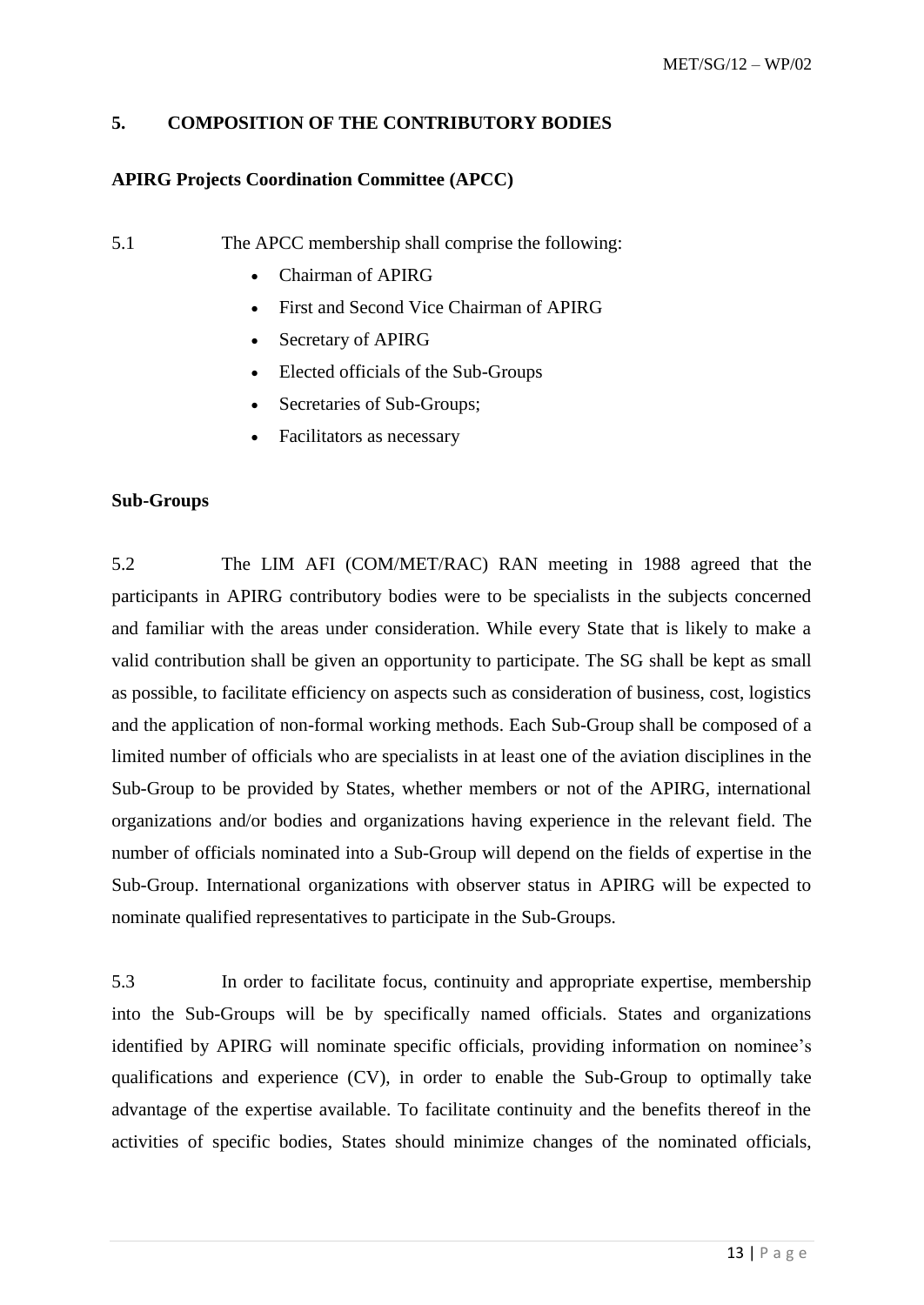particularly those participating in the Project Teams, and instead allow the nominated officials to serve for a sufficiently long period of time.

#### **Project Teams**

5.4 Project Teams shall comprise officials designated by States and international organizations with observer status in APIRG. Such officials shall possess the qualifications and experience required in Projects to which they are nominated and be familiar with the areas under consideration. The number of experts participating in a Project Team will be dictated by the requirements of the Project.

5.5 International organizations identified as observers in APIRG will be expected to nominate qualified representatives to contribute to the work of the Project Teams. In addition, industry organizations not being APIRG observer members may, with the concurrence of the Chairman and Secretary of APIRG, be invited to contribute to the work of a specific Project of APIRG, with expertise and/or specialized tools.

#### **Advisors to designated members**

5.6 Members of a Sub-Group or a Project Team may be assisted, when required, by advisors provided by the State or organization as the case may be. However, for logistical purposes States and organizations wishing to send advisors to an event shall inform the Secretariat well in advance.

### <span id="page-13-0"></span>**6. OFFICIATING**

6.1 States participating in the various APIRG contributory bodies should expect that their nominated officials to the APCC, a Sub-Group or Project Team may be elected to officiate in the group or team in the capacity of chairperson, Project Team Coordinator (PTC) or requested to assume the role of Champion. Officiating members will be required to discharge various duties and functions during the course of meetings and events as well as in the period between meetings. In this regard, States should ensure that officials elected in such capacities are adequately supported to participate and officiate in their elected capacities.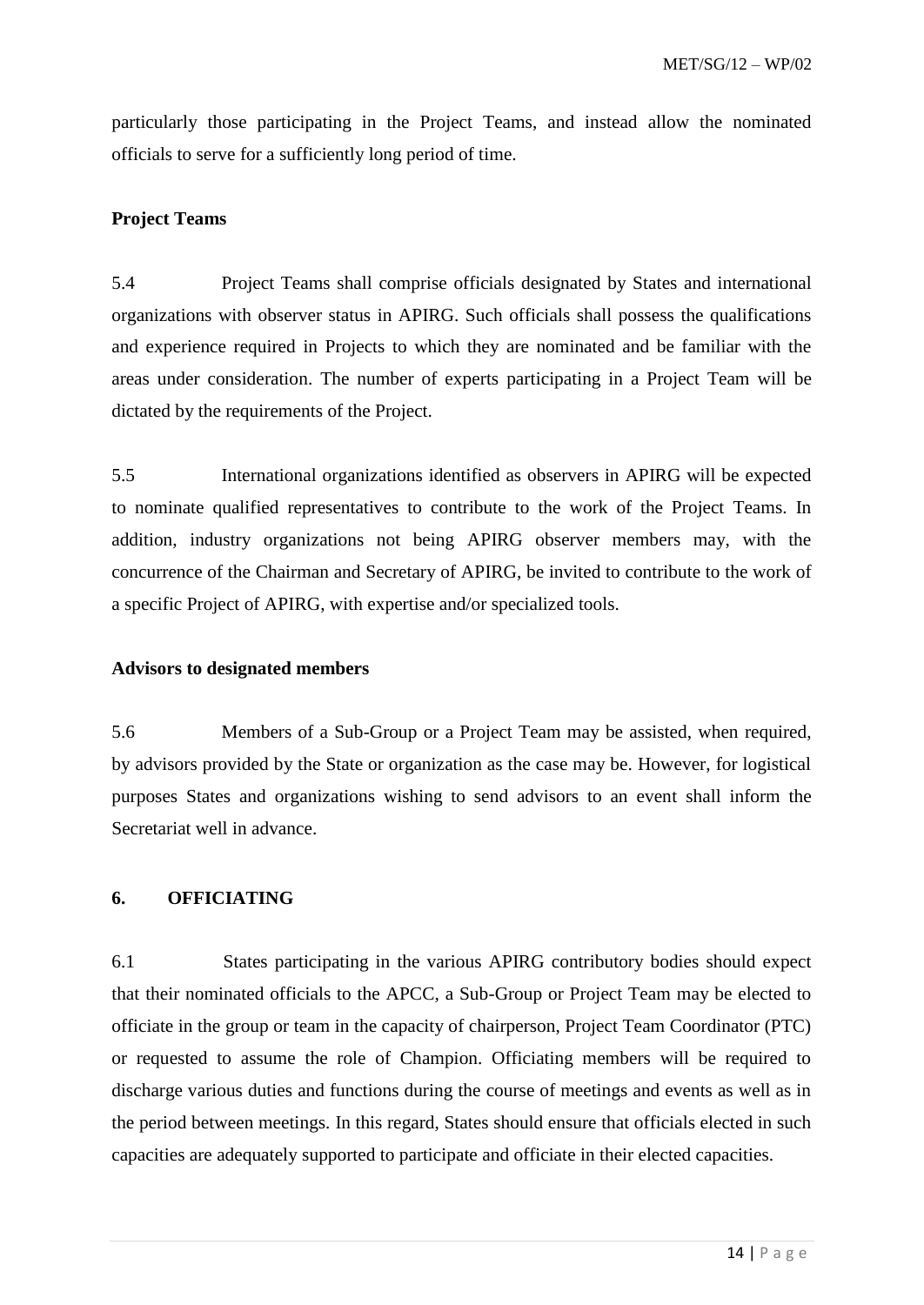6.2 In order to facilitate geographical distribution of participation, elected officials shall be from sub-regions of the AFI Region, such that a Chairperson and Vice Chairperson may not be from the same sub-region. A similar distribution will apply in electing members to officiate in the Project Teams.

6.3 The elected officiating members in the APCC and Sub-Groups of APIRG will be supported in their responsibilities by Secretaries nominated by the Secretary of APIRG from among members of the ICAO Secretariat. Elected officials in the Project Teams will be supported by Facilitators designated by the Secretary of APIRG from among members of the ICAO Secretariat.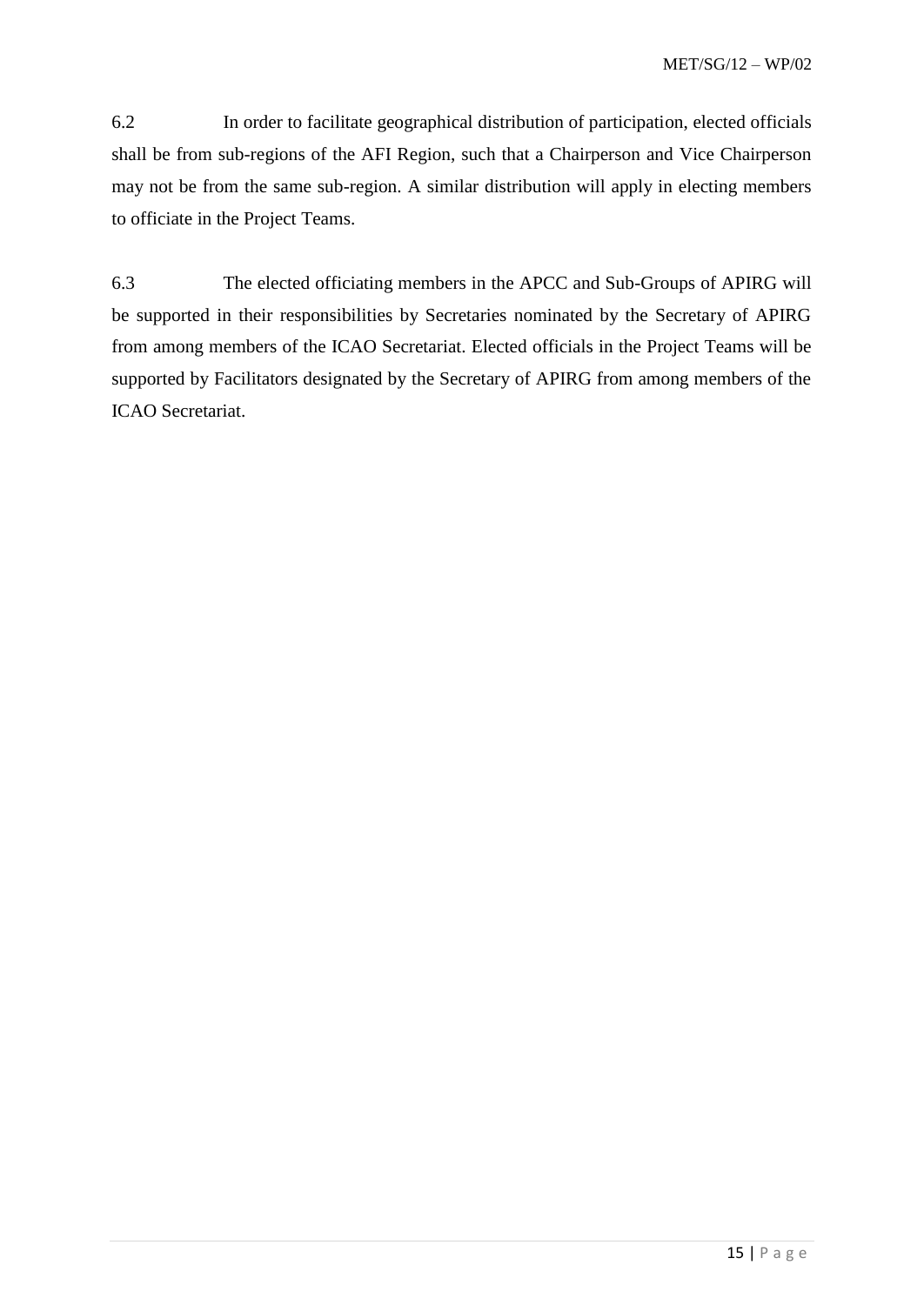## <sup>U</sup>**APPENDIX: C**

## **INTERNATIONAL CIVIL AVIATION ORGANIZATION**



## **RE-ORGANIZED STRUCTURE OF AFRICA-INDIAN OCEAN PLANNING AND IMPLEMENTATION REGIONAL GROUP (APIRG)**

# *TERMS OF REFERENCE OF THE APIRG*

*(Adopted by the Extraordinary Meeting of APIRG, 10-11 July 2014)*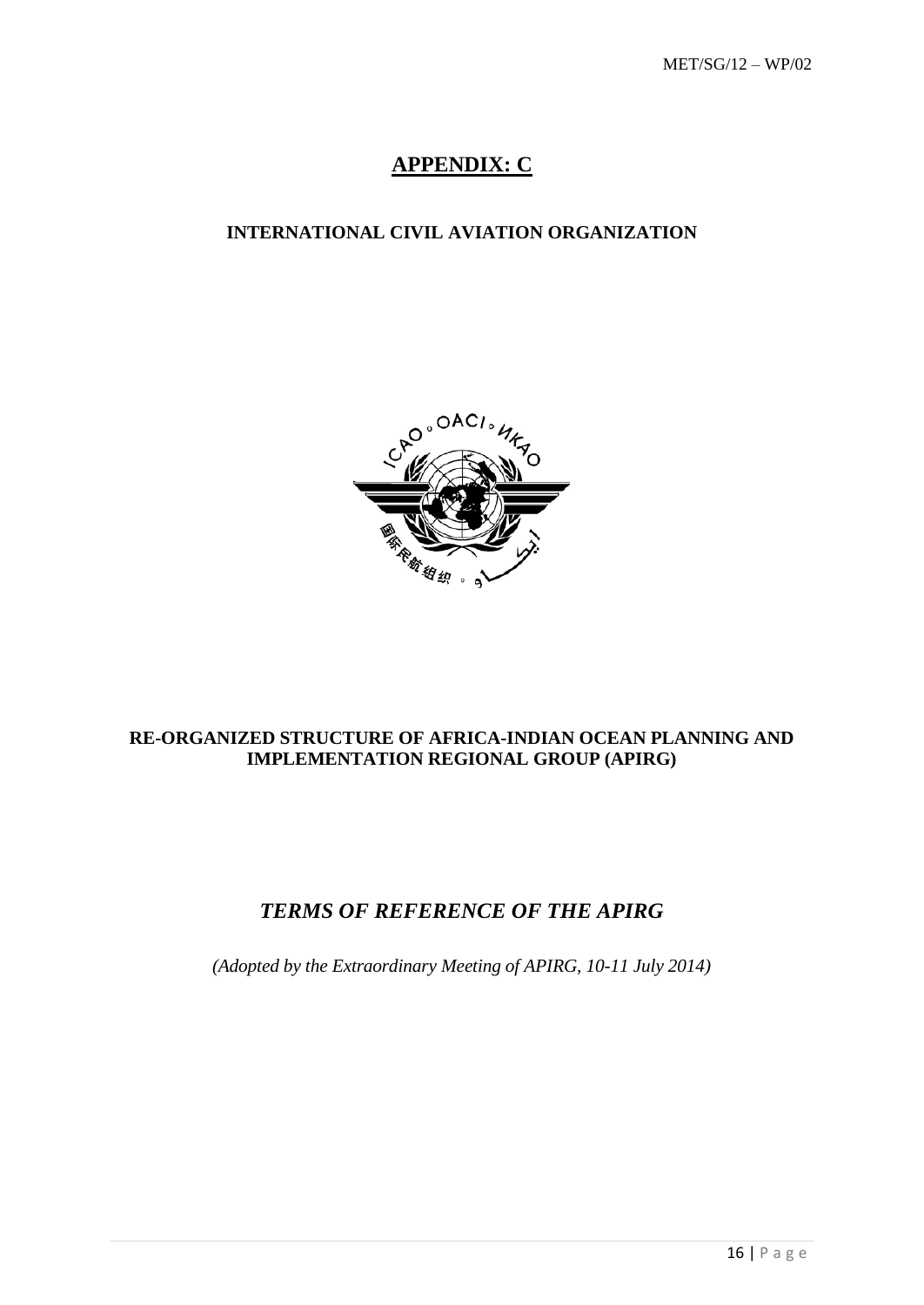## **TERMS OF REFERENCE AND COMPOSITION OF THE AFI PLANNING AND IMPLEMENTATION REGIONAL GROUP (APIRG)**

#### **1. Terms of Reference**

1.1 The APIRG is primarily responsible for the development and maintenance of the AFI Air Navigation Plan (ANP, ICAO Doc 7474), as well as the identification and resolution of air navigation deficiencies. It is a planning and coordination mechanism and, while implementation is the responsibility of States, APIRG can play a significant role in supporting the implementation of Standards and Recommended Practices (SARPs).

1.2 The terms of reference of the Group are particularly to:

- a) ensure continuous and coherent development of the AFI Air Navigation Plan and other relevant regional documentation in a manner that is harmonized with adjacent regions, consistent with ICAO SARPs and reflecting the ICAO Global Air Navigation Plan requirements;
- b) facilitate the implementation of air navigation systems and services as identified in the AFI Air Navigation Plan with due observance to the primacy of air safety and the environment;
- c) identify and address specific deficiencies in the air navigation field; and
- d) coordinate with RASG-AFI on safety issues.

## $Note:$

*The APIRG Terms of References will continuously be guided by ICAOs Strategic Objectives*

## **2. Composition**

2.1 The APIRG membership includes all ICAO Contracting States, who are service providers in the AFI Region and part of AFI Air Navigation Plan (ANP).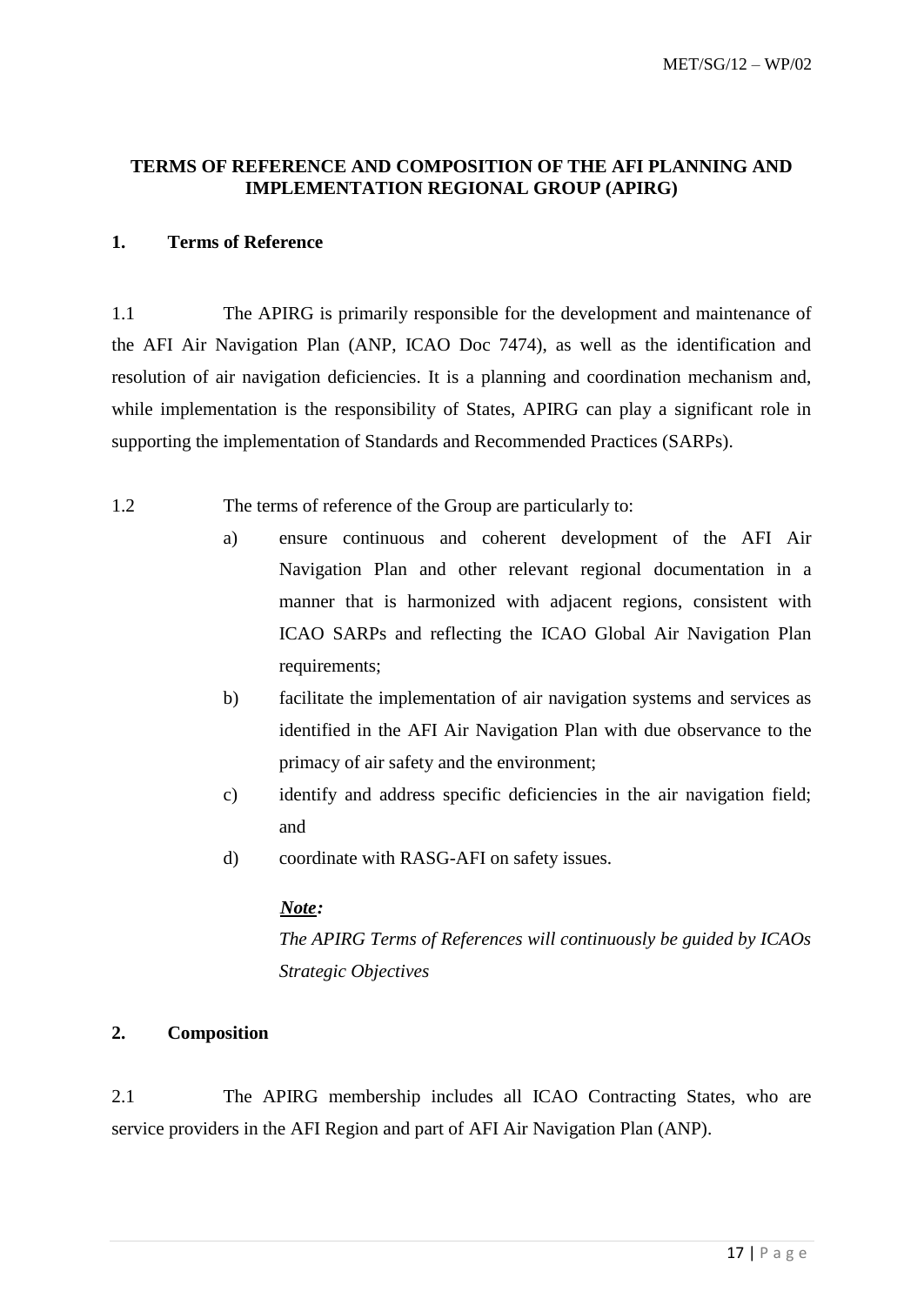2.2 User States are entitled to participate in any other APIRG meeting as a nonmember.

2.3 International Organizations recognized by the Council may be invited as necessary to attend as observers to the PIRG meetings.

#### **3. Work programme**

3.1 In order to meet the terms of reference, the Group shall perform the following tasks:

- a) review, and propose when necessary, the target dates for implementation of facilities, services and procedures to ensure the coordinated development of the Air Navigation System in the AFI Region;
- b) assist the ICAO Regional Offices providing services in the AFI Region in their task of fostering implementation of the AFI Regional Air Navigation Plan;
- c) in line with the Global Aviation Safety Plan (GASP) and the Global Air Navigation Plan (GANP), ensure the conduct of any necessary systems performance monitoring, identify specific deficiencies in the air navigation field, especially in the context of access and equity, capacity, efficiency, environment and safety, and propose corrective action;
- d) facilitate to ensure the development and implementation of an action plan by States to resolve identified deficiencies, where necessary;
- e) develop amendment proposals to update the AFI Regional Air Navigation Plan necessary to satisfy any changes in the requirements, thus removing the need for regular regional air navigation meetings;
- f) monitor implementation of air navigation facilities and services and where necessary, ensure interregional harmonization, taking due account to organization aspects, economic issues (including financial aspects) of cost/benefit analyses, business case, studies and environmental matters.
- g) examine human resource planning and training issues and propose where necessary human resource development capabilities in the region are compatible with the AFI Regional Air Navigation Plan;
- h) invite financial institutions, as required, on a consultative basis as appropriate to provide advice in the planning process ;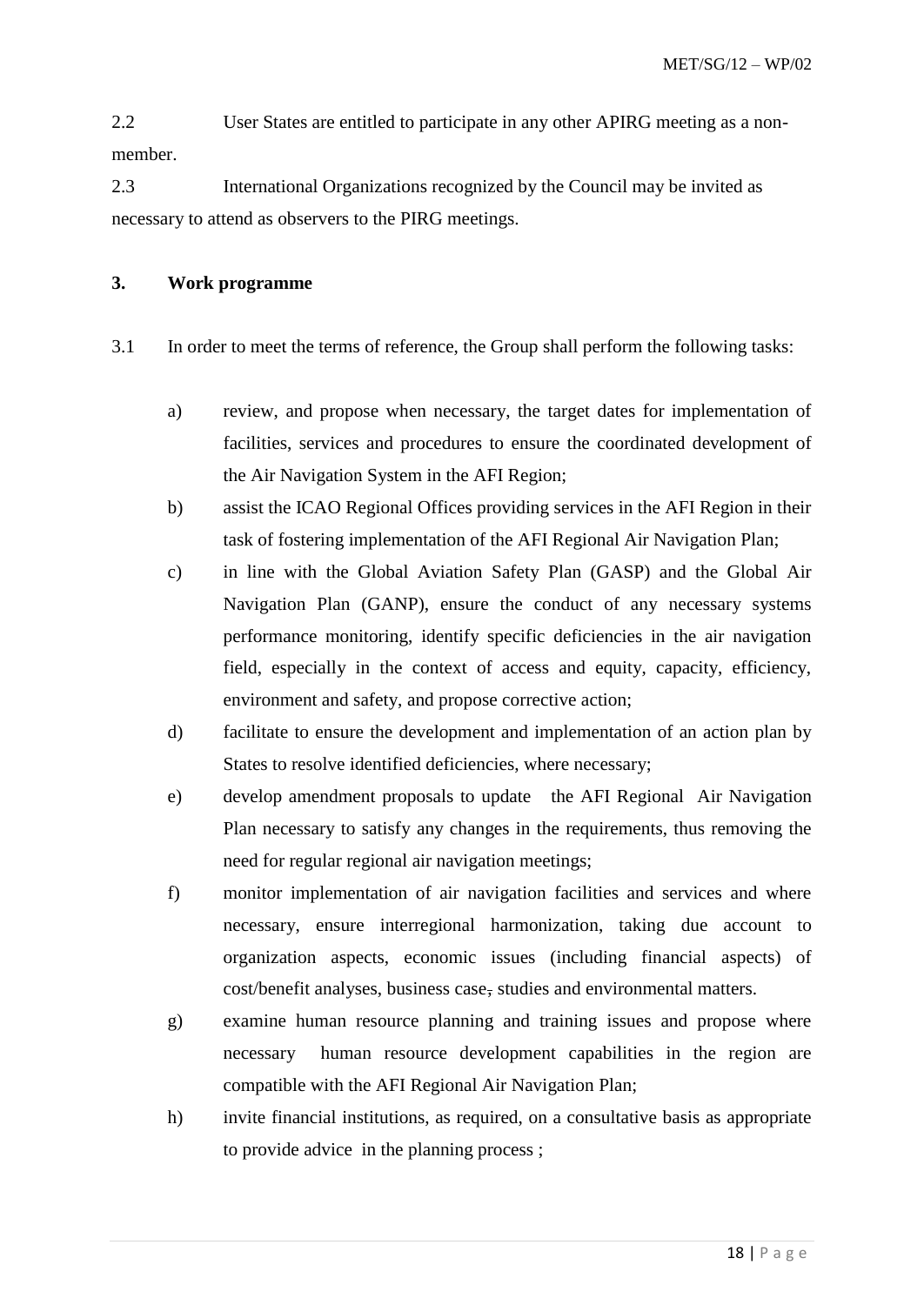- i) maintain close cooperation with relevant organizations and State grouping to optimize the use of available expertise and resources;
- j) conduct the above activities in the most efficient manner possible with a minimum of formality and documentation and call meetings of the APIRG when deemed appropriate; and
- k) coordinate with other established regional mechanisms such as the Regional Aviation Safety Group (RASG AFI), the DGCA Conference, etc.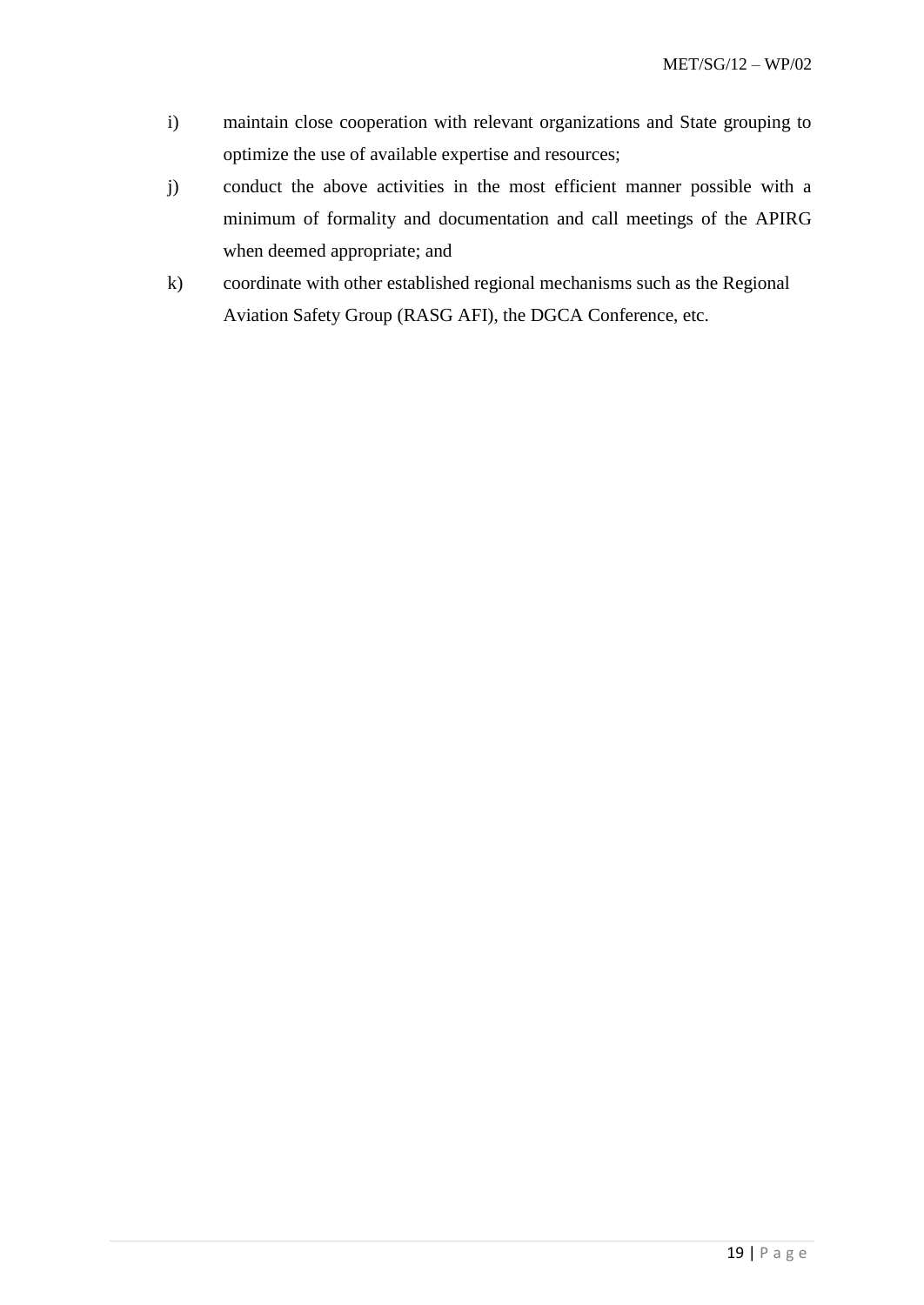## **APPENDIX: A**

## **INTERNATIONAL CIVIL AVIATION ORGANIZATION**



## **RE-ORGANIZED STRUCTURE OF AFRICA-INDIAN OCEAN PLANNING AND IMPLEMENTATION REGIONAL GROUP (APIRG)**

## *APIRG PROJECTS COORDINATION COMMITTEE (APCC)*

*(Adopted by the Extraordinary Meeting of APIRG, 10-11 July 2014)*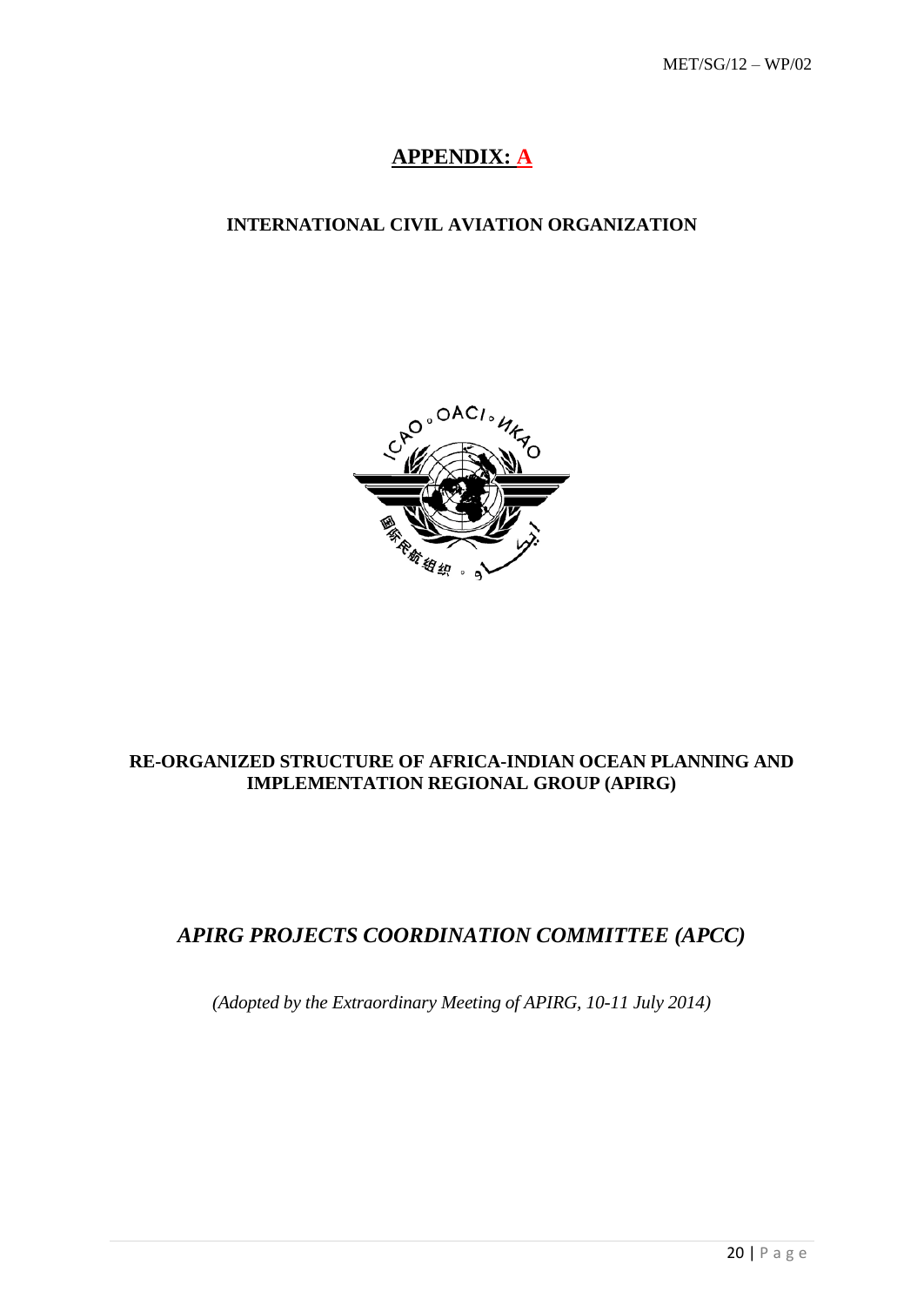#### **APIRG PROJECTS COORDINATION COMMITTEE (APCC)**

#### **Terms of Reference**

The APCC is mandated by APIRG to carry out specific functions in order to coordinate and guide planning and implementation activities within the framework of APIRG, to facilitate the activities of APIRG in its Sessions, and to facilitate coordination between PIRGs, other Regional Groups and international organizations identified by APIRG. The APCC shall specifically ensure continuity between the APIRG meetings and take necessary action to avoid implementation delays in between meetings of APIRG.

### **Key functions**

- 1. Direct the work programmes and tasks of the contributory bodies of APIRG, in order to ensure that:
	- a) contributory bodies have clearly defined tasks and deliverables;
	- b) projects are clearly defined and monitoring information made available. This will include update of the ICAO Regional Performance Indicators Dashboard.
- 2. Review reports of the contributory bodies of APIRG in order to:
	- a) provide guidance to the contributory bodies, including strategies and roadmaps on achieving the objectives of APIRG; and
	- b) determine materials that have matured sufficiently for consideration and adoption of conclusions and decisions by APIRG.
- 3. Monitor progress including the life of Projects carried within the framework of APIRG.
- 4. Facilitate coordination between the following bodies:
	- a) Sub-Groups of APIRG;
	- b) APIRG and the RASG-AFI;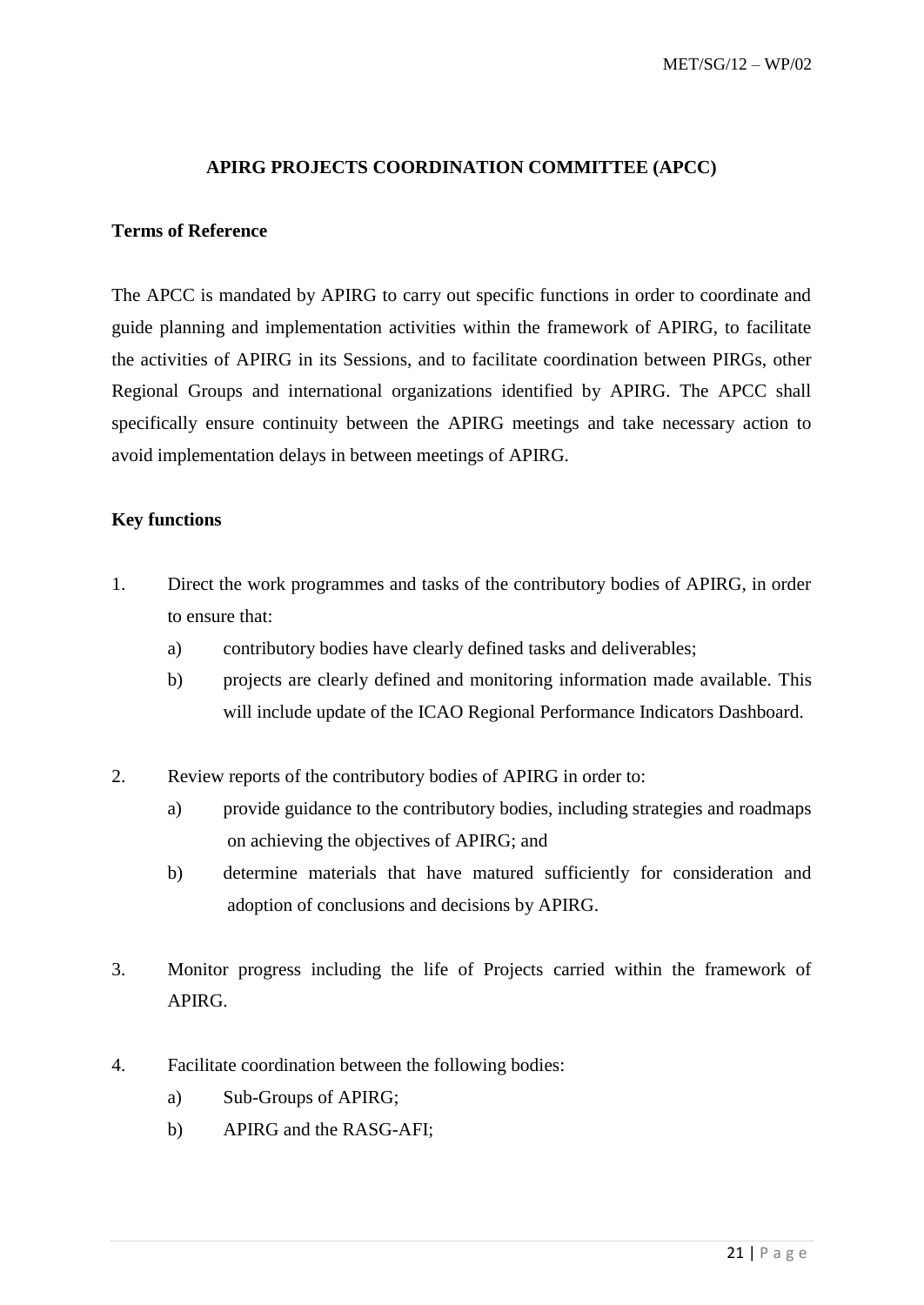c) APIRG and other Regional bodies and international organizations identified by APIRG.

#### **Tasks**

- a) to prepare the agenda for APIRG meetings in consultation with the Secretary of APIRG;
- b) to prepare the list of working documents (WPs, IPs, etc.) on materials considered ready for consideration by APIRG;
- c) review reports of the APIRG Sub-Groups including draft Conclusions and Decisions, information from other Regional Groups and international organizations and identify prioritised materials for consideration by APIRG;
- d) review trends on implementation shortcomings and deficiencies in accordance with the Council approved Uniform Methodology, and make recommendations for APIRG Conclusion and Decisions;
- e) provide guidance for the APIRG contributory bodies including implementation strategies and roadmaps on achieving the objectives of APIRG;
- f) carry necessary coordination between the Sub-Groups with particular focus on operational and infrastructure issues; and
- g) carry out other tasks as assigned by APIRG

## **Working methods**

APCC shall convene at least once a year which shall include a preparatory Session for an APIRG meeting. As the Committee also prepares for APIRG meetings, one of its Sessions shall take place approximately six weeks prior to an APIRG meeting. The Committee shall in between meetings, make use of available means of electronic communication including teleconferencing to progress its work and keep its members up to date on issues of concern, as well as to discuss specific issues.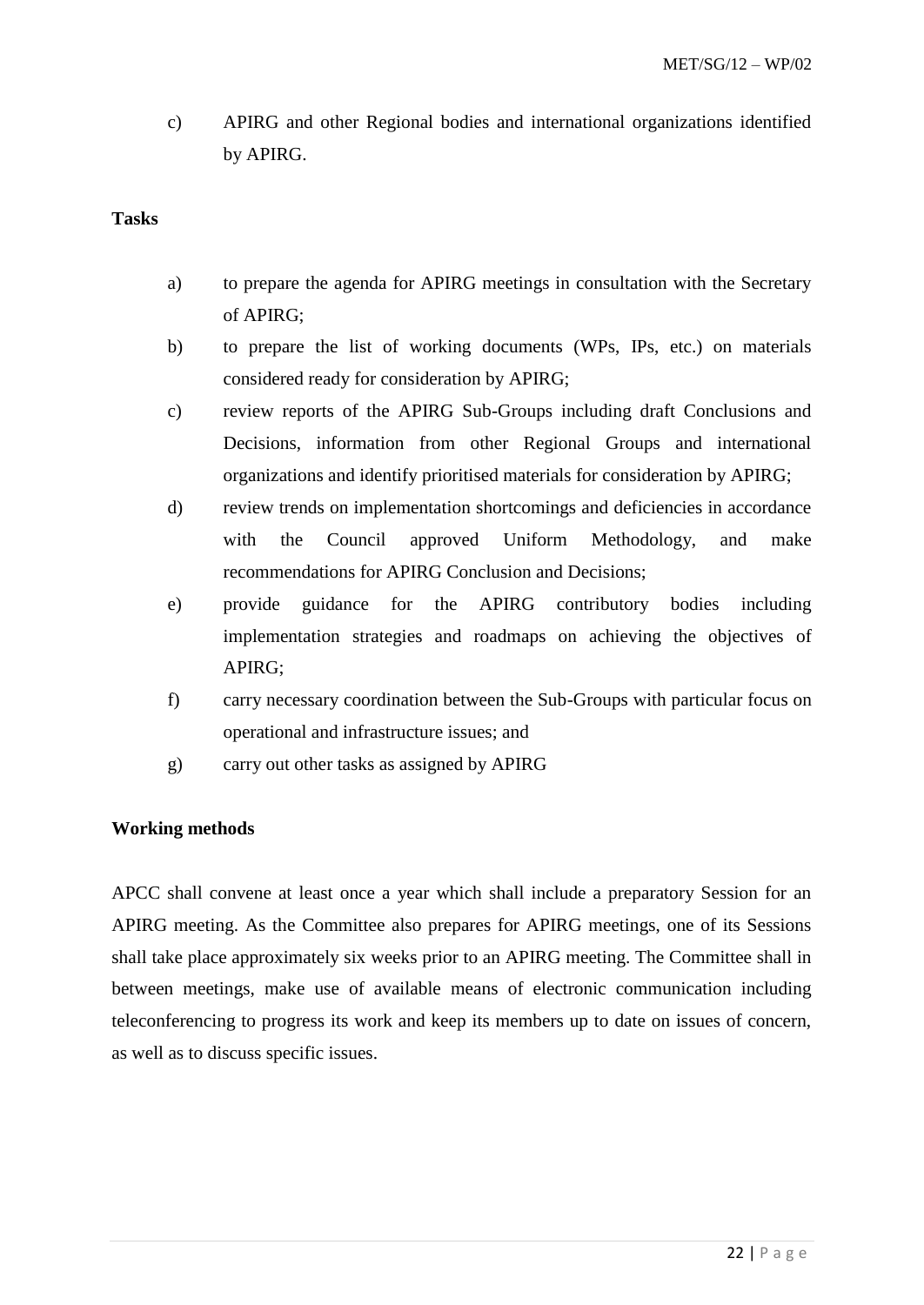## <sup>U</sup>**APPENDIX: E**

### **INTERNATIONAL CIVIL AVIATION ORGANIZATION**



## **RE-ORGANIZED STRUCTURE OF AFRICA-INDIAN OCEAN PLANNING AND IMPLEMENTATION REGIONAL GROUP (APIRG)**

## *AIRSPACE AND AERODROME OPERATIONS SUB-GROUP (AAO/SG***)**

*(Adopted by the Extraordinary Meeting of APIRG, 10-11 July 2014)*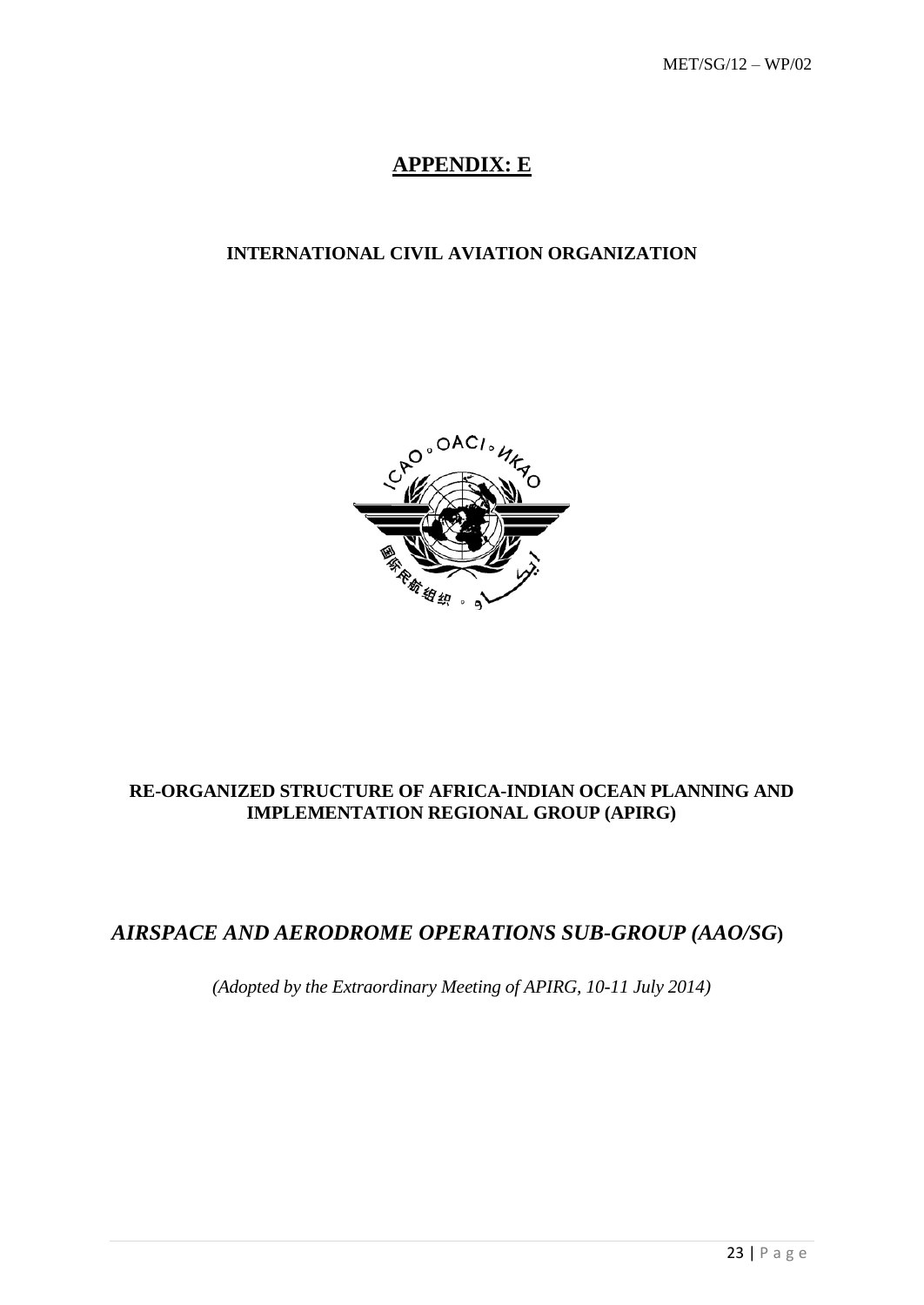#### **AIRSPACE AND AERODROME OPERATIONS SUB-GROUP (AAO/SG)**

#### **Terms of Reference**

#### **Mandate**

The AAO/SG is established and mandated by APIRG to support the implementation of ICAO Standards and Recommended Practices (SARPs) and carry out specific activities aimed to enable APIRG to discharge its functions and responsibilities in the areas of AOP and ATM.

#### **Key functions**

To carry out its functions, the Sub-Group shall, as guided by APIRG:

- a) Foster the implementation of specific Modules of the ICAO Aviation Systems Block Upgrades (ASBUs) assigned by APIRG;
- b) Carry out implementation projects in support of States, related to the areas of AOP and ATM/SAR in accordance with the ASBUs methodology and as guided by the Regional performance objectives, to support States in the implementation of SARPs and regional requirements;
- c) Take necessary action to enable coherent planning and implementation of AOP and ATM/SAR systems in the AFI Region, to facilitate the objective of achieving seamlessness in the air navigation system, interoperability and harmonization within the Region and with other Regions;
- d) Keep under review the adequacy of requirements in the areas of AOP and ATM/SAR taking into account changes in user requirements, the evolution in operational requirements and technological developments in accordance with the ASBUs methodology;
- e) Ensure AOP environmental initiatives are consistently identified and progressed, and report outcomes from AOP environmental initiatives; and
- f) Identify and collect, State by State, information on deficiencies in the areas of AOP and ATM/SAR in accordance with the Uniform Methodology approved by Council and the APIRG guidance; analyze and propose solution; report on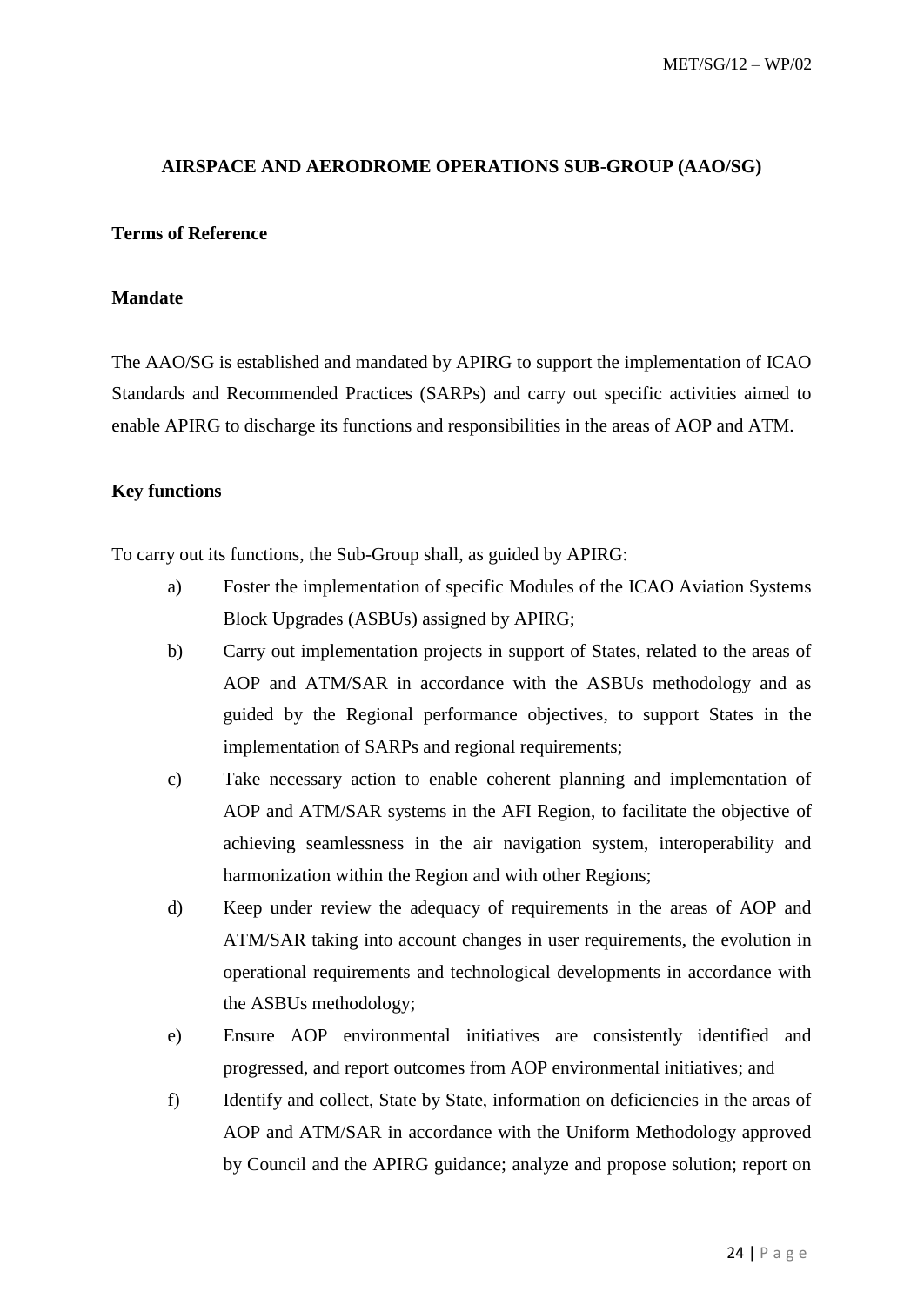progress and obstacles beyond the capacity of the sub-group.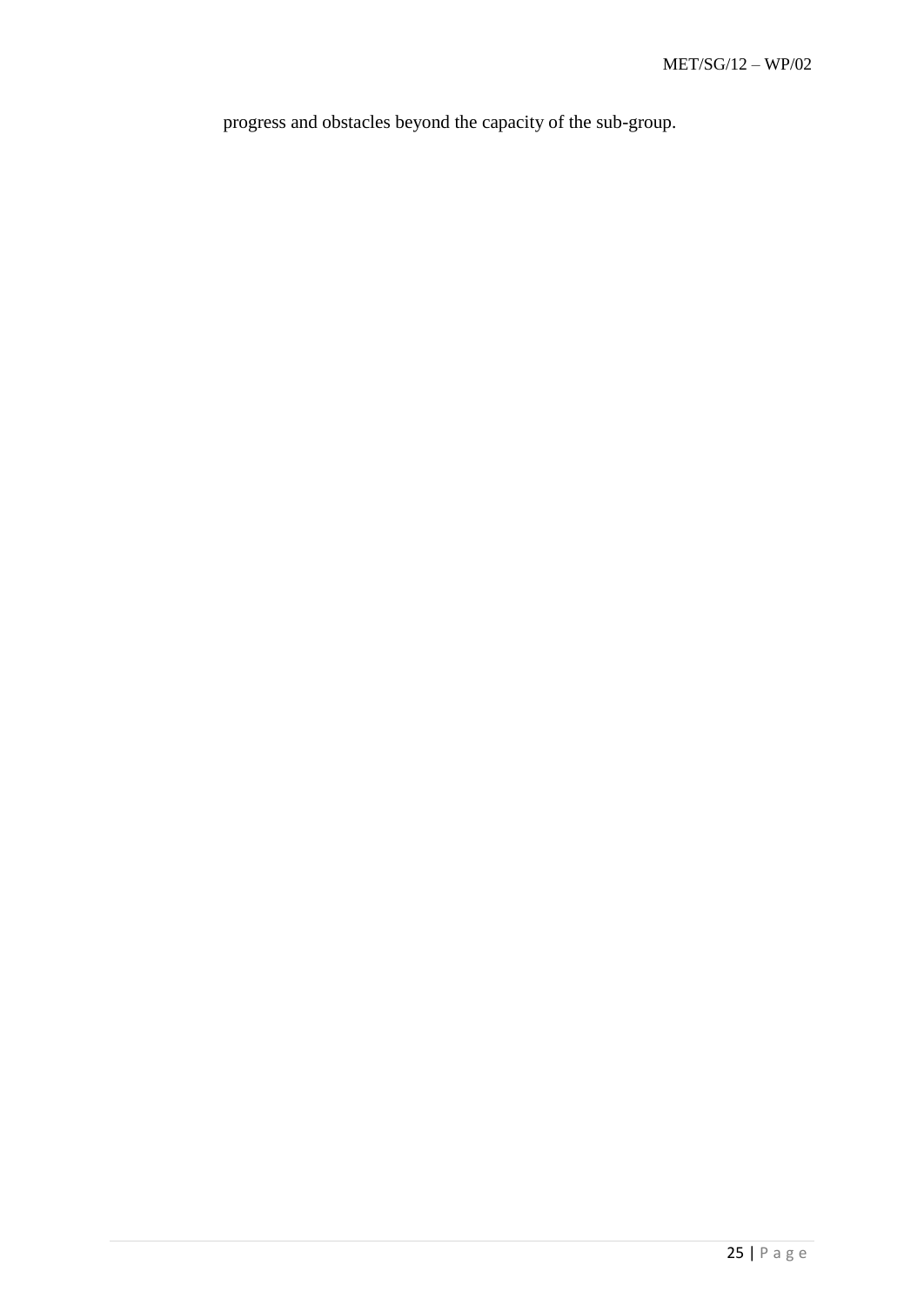MET/SG/12 – WP/02

#### **Working methods**

The Sub-Group shall convene at least once a year taking into consideration the schedule of other APIRG activities. It shall make use of available means of electronic communication including teleconferencing to prepare and progress its work in between meetings and keep its members up to date on issues of concern, as well as to discuss specific issues.

Taking into consideration that the SG will be representing the interests of the Region, and that not all APIRG member States will necessarily be represented in an SG, the participating State officials shall be expected to work more as experts in their respective fields, as opposed to delegates attending only in the interests of their States. The SG shall work with minimum formality.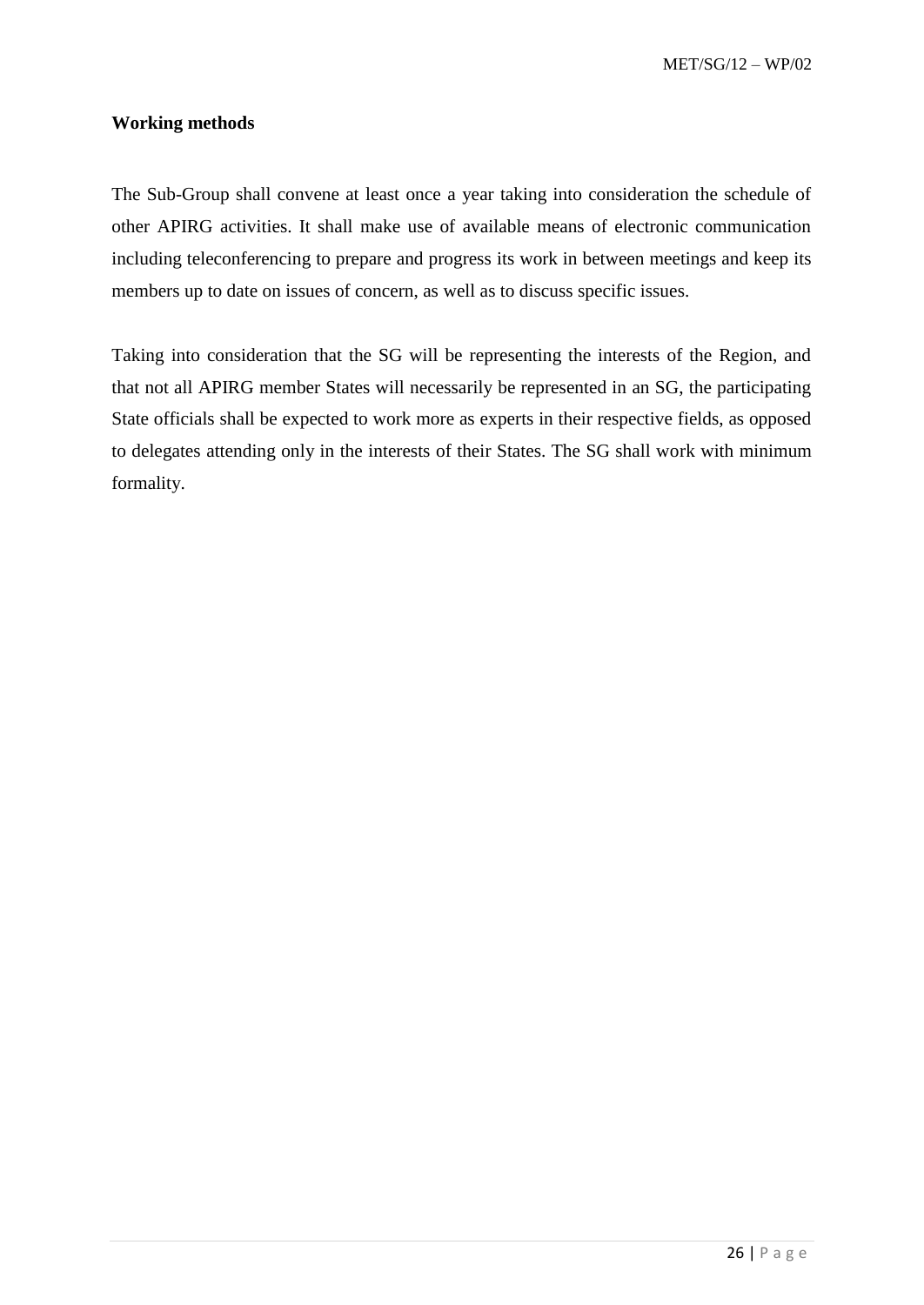## <sup>U</sup>**APPENDIX: F**

## **INTERNATIONAL CIVIL AVIATION ORGANIZATION**



## **RE-ORGANIZED STRUCTURE OF AFRICA-INDIAN OCEAN PLANNING AND IMPLEMENTATION REGIONAL GROUP (APIRG)**

# *INFRASTRUCTURE AND INFORMATION MANAGEMENT SUB-GROUP (IIM/SG)*

*(Adopted by the Extraordinary Meeting of APIRG, 10-11 July 2014)*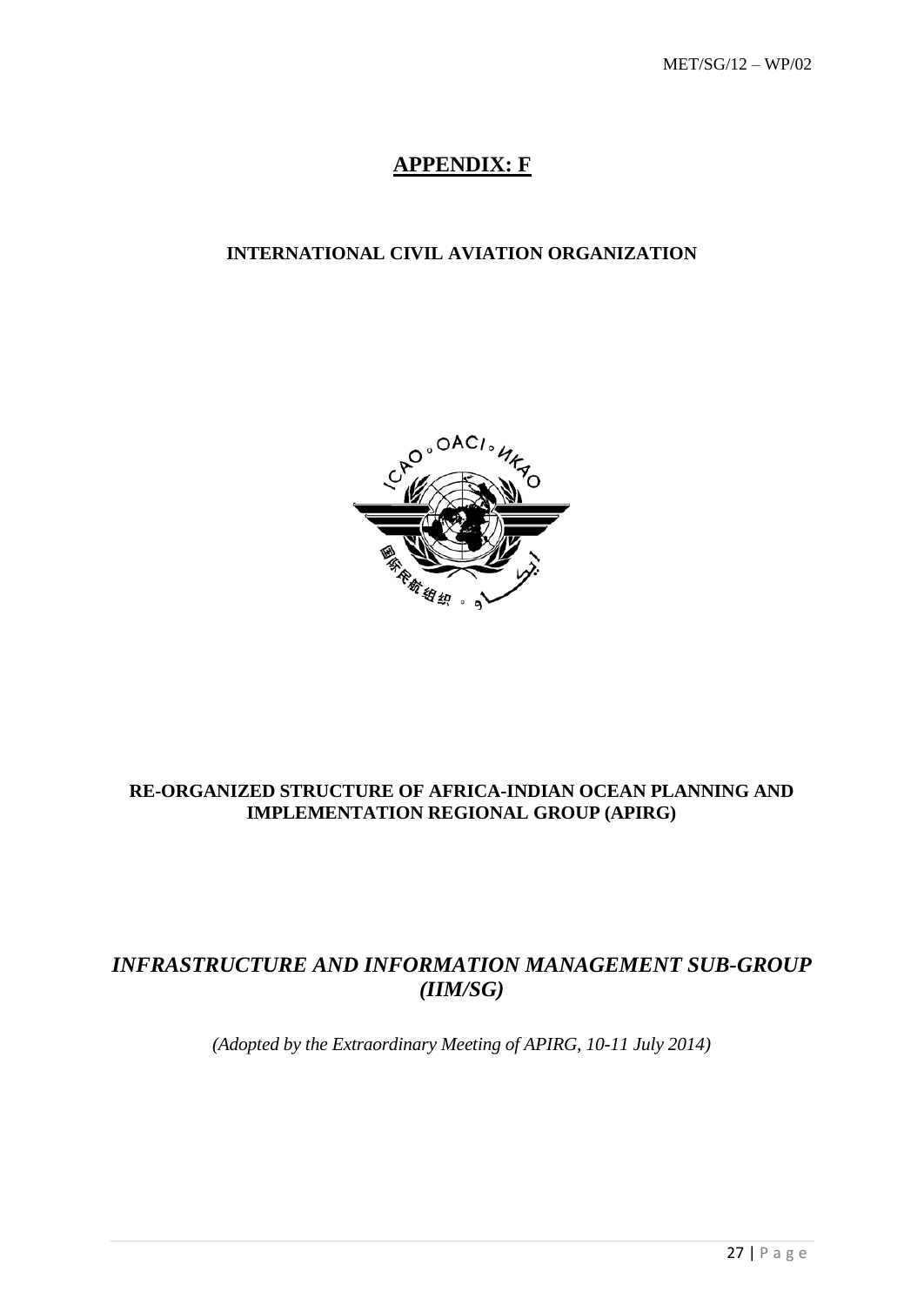### **INFRASTRUCTURE AND INFORMATION MANAGEMENT SUB-GROUP (IIM/SG)**

#### **Terms of Reference**

#### **Mandate**

The IIM/SG is established and mandated by APIRG to support the implementation of ICAO Standards and Recommended Practices (SARPs) and carry out specific activities aimed to enable APIRG to discharge its functions and responsibilities in the areas of CNS, AIM and MET.

#### **Key Functions**

To carry out these functions, the Sub-Group shall, as guided by APIRG:

- a) Foster the implementation of specific Modules of the ICAO Aviation Systems Block Upgrades (ASBUs) assigned by APIRG;
- b) Carry out implementation Projects in support of States, related to the areas of MET, AIM and CNS in accordance with the ASBUs methodology and as guided by the Regional performance objectives, to support States in the implementation of SARPs and regional requirements;
- c) Take necessary action to enable coherent planning and implementation of MET, AIM and CNS programmes in the AFI Region, to facilitate the objective of achieving seamlessness in the air navigation system, interoperability and harmonization within the Region and with other Regions;
- d) Keep under review the adequacy of requirements in the areas of MET, AIM and CNS taking into account changes in user requirements, the evolution in operational requirements and technological developments in accordance with the ASBUs methodology; and
- e) Identify and collect, State by State, information on deficiencies in the areas of MET, AIM and CNS in accordance with the Uniform Methodology approved by Council and the APIRG guidance; analyze and propose solution; report on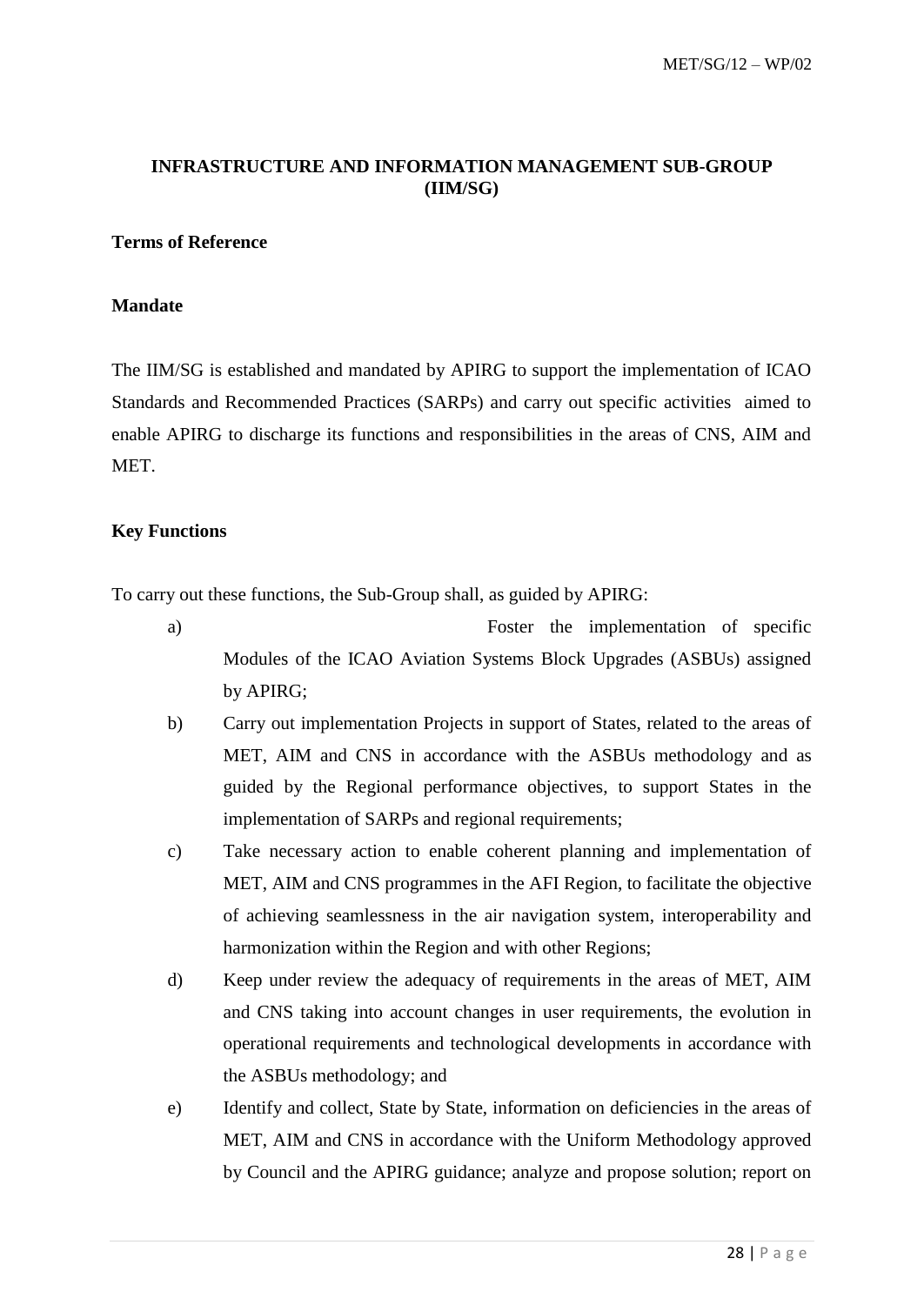progress and obstacles beyond the capacity of the sub-group.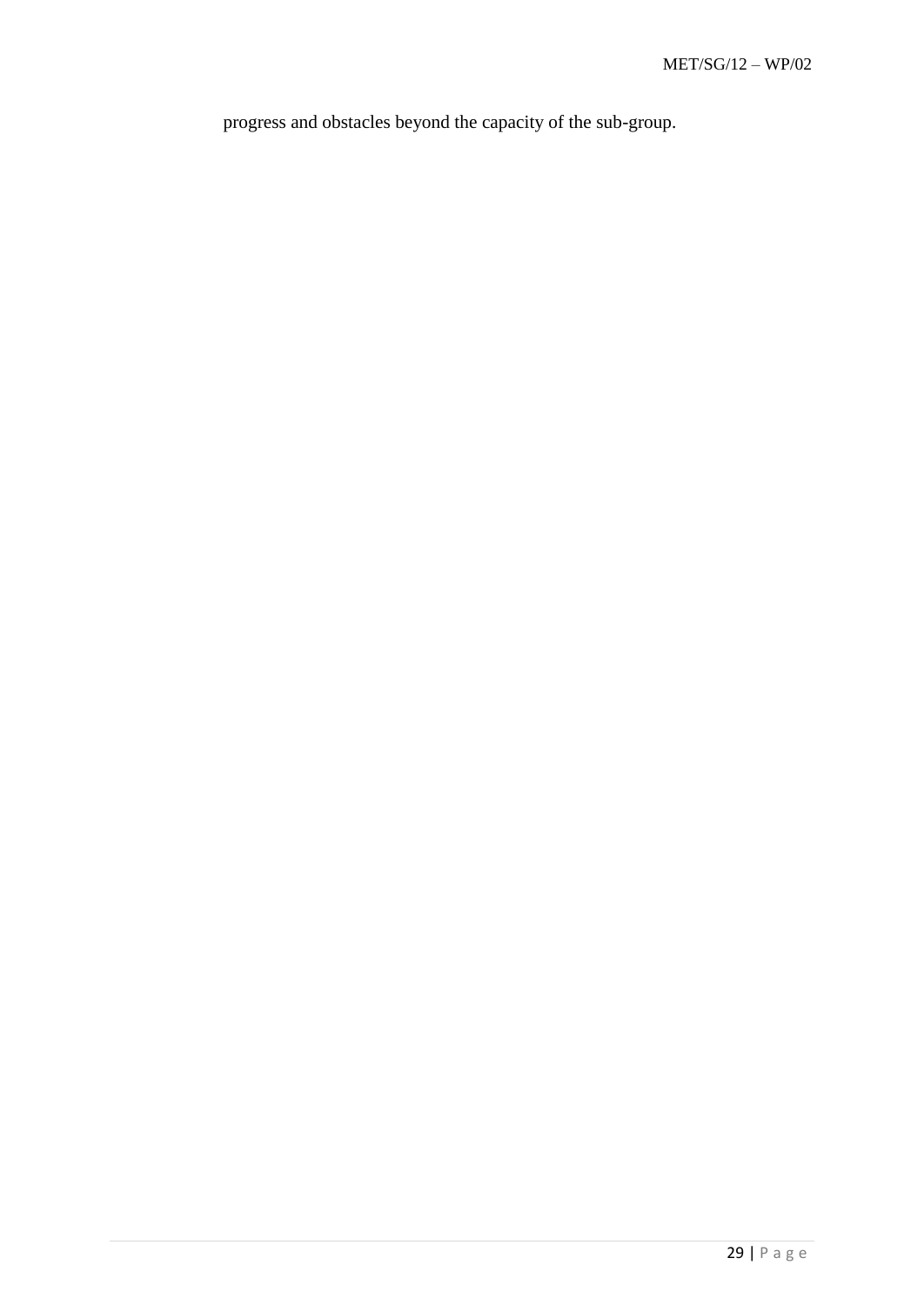#### **Tasks**

- a) Conduct workshop on the implementation of IAVW programme.
- b) Conduct meeting of AFI ATM/MET Project Team.
- c) Coordinate annual exercises on volcanic ash.
- d) Review and update the list of deficiencies with regard to issuance of aerodrome warnings.
- e) Sensitize States on the importance of issuance of aerodrome warnings
- f) Review and update the list of deficiencies with regard to issuance of wind shear warnings and alerts.
- g) Sensitize States on the importance of issuance of wind shear warnings
- h) Conduct annual SIGMET Tests.
- i) Prepare a consolidated report of the SIGMET Tests including recommendations for improvement.
- j) Post report on SIGMET Tests on the Web and send report to all States in AFI region.
- k) Report outcome of SIGMET tests to APIRG.
- l) Sensitize States on the importance of SIGMETs.
- m) Organize and conduct workshop on encoding and exchange of OPMET data in digital format.
- n) Encourage States to exchange data in digital format through bilateral arrangements.

#### **Working methods**

The Sub-Group shall convene at least once every APIRG cycle of meetings taking into consideration the schedule of other APIRG activities. It shall make use of available means of electronic communication including teleconferencing to prepare and progress its work in between meetings and keep its members up to date on issues of concern, as well as to discuss specific issues.

Taking into consideration that the SG will be representing the interests of the Region, and that not all APIRG member States will necessarily be represented in an SG, the participating State officials shall be expected to work more as experts in their respective fields, as opposed